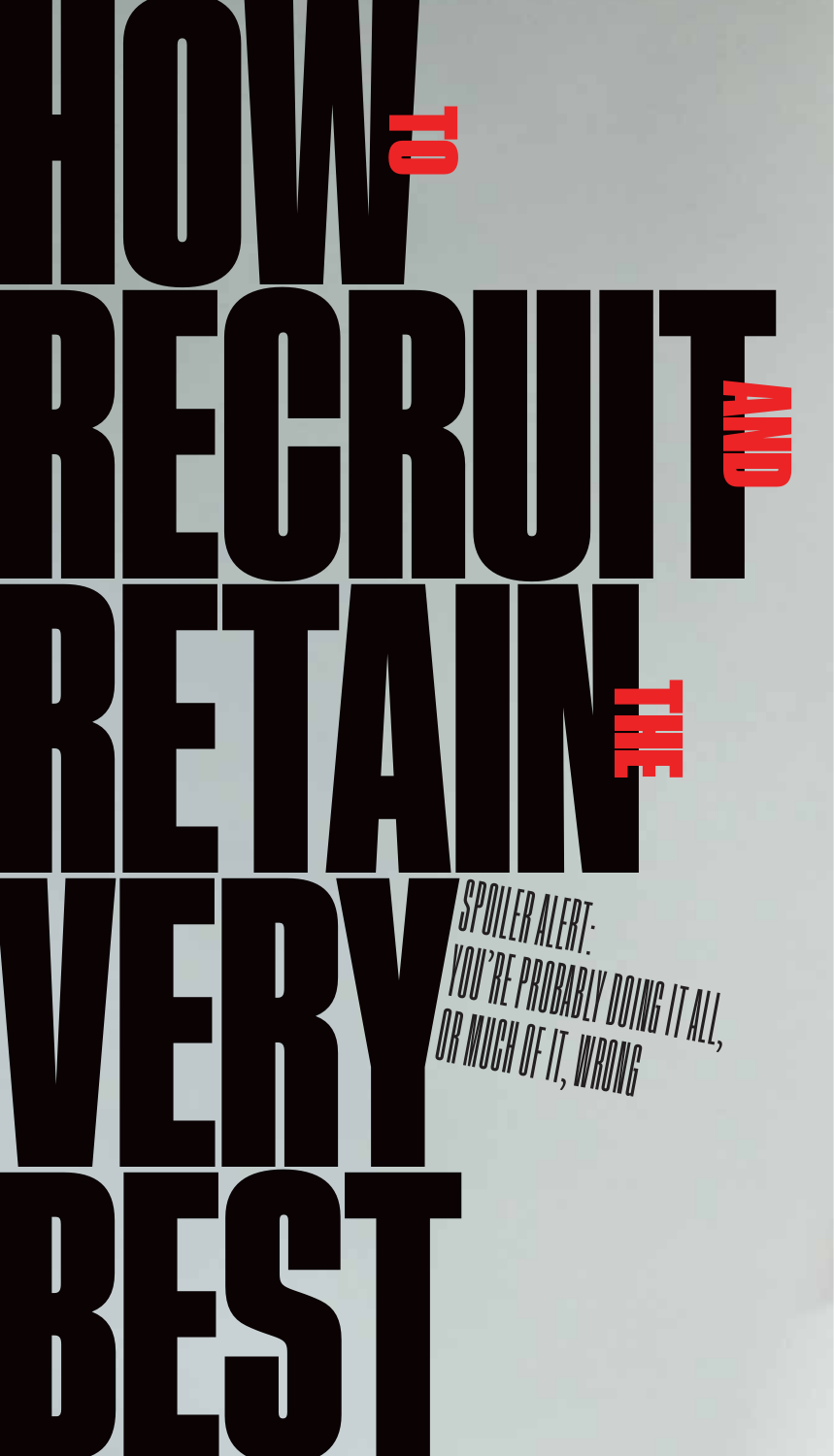



TALET ER OP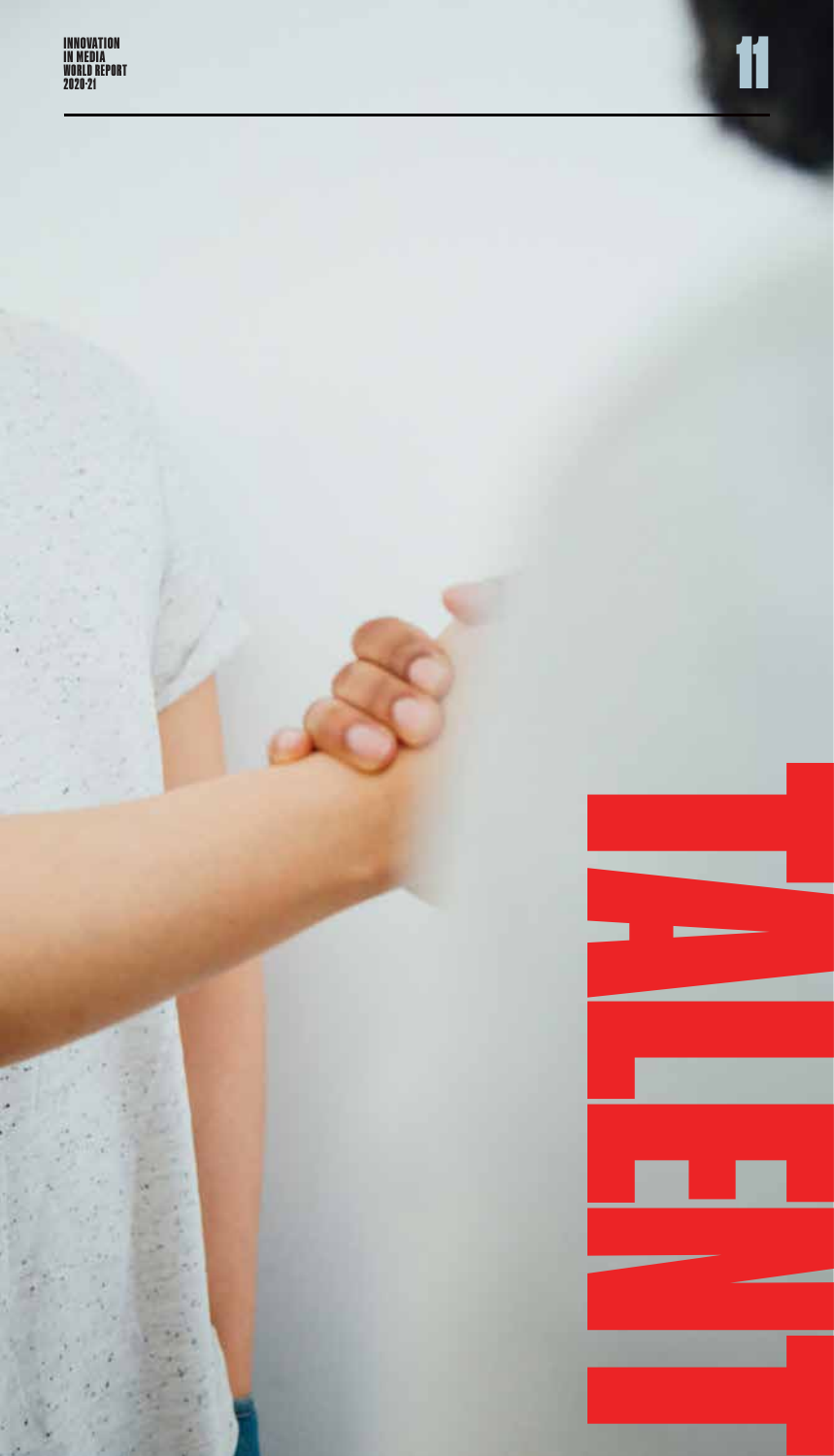

#### race yourself.

It's time to change and we mean radically change — how you recruit and retain people.

What's worked before doesn't work anymore.

(If you're honest, you have to admit that the old way never really worked predictably all that well anyway, right?)

"Businesses have never done as much hiring as they do today. They've never spent as much money

doing it. And they've never done a worse job of it," wrote Professor Peter Cappelli, Director of the Wharton Business Schools Center for Human Resources, in The Harvard Business Review.

Everything has changed — the skills we need, the type of people we need, the way they communicate, their needs, their values, the workplace, the pace of change, the ability to predict performance, the availability of data that can take much of the guesswork out of recruiting and retaining, our ability to be flexible about so many things that used to be rigid.

The new work environment, the new work force, the new skill sets, and tight job market all force us to make a choice: Change the way we recruit and retain people, or lose potential key hires and essential existing staff to more open, flexible, employee-focused, appealing organisations focused on using data to make their recruiting and retention efforts more predictably successful.

We can only succeed in this talent market if we radically reimagine our recruitment and retention practices and polices, and that starts with reimagining our corporate culture.

This change and the others that must follow it will require open minds, flexibility, transparency, new roles, and a willingness to part with comfortable but increasingly ineffective and counter-productive recruitment and retention practices.

Here's an illustration of one of the most important changes you'll have to be making, one you probably won't like, one you might initially think is totally bogus: Human analytics. Human analytics is the use of data and data analysis

techniques to understand, improve, and optimise the people side of business from recruiting to retention.

In terms of recruiting, human analytics has already proven its effectiveness.

The US-based National Bureau of Economic Research did a study of 300,000 hires in high-turnover jobs at 15 companies. In those hires, the researchers pitted a hiring process using human experience, instinct, and judgment against a hiring process using a human analytics algorithm. The result? The homo sapiens were routed. Employees chosen by the algorithms stayed on the job far longer and had performance evaluations equal to or better than those chosen by humans.

And that wasn't the only such study. In a University of Minnesota examination of 17 studies that compared the hiring success rates of algorithms v. humans, the algorithms outperformed humans by at least 25%. "The effect holds in any situation with a large number of candidates, regardless of whether the job is on the front line, in middle management, or (yes) in the C-suite," according to the study authors.

That's not to say humans weren't involved in the algorithm-based decisions, but their choices were deeply influenced by the algorithm's recommendations.

Need another push toward human data analytics? How about this: A recent Deloitte report found that organisations using people analytics appropriately reported 82% higher three-year average profit than those who have not yet adopted data analytic strategies or who are not using them correctly.

So, are you ready for this new future of recruiting and retention?

Let's start with recruiting.



First, let's set the table stakes.

The unavailability of talent and skills is only the biggest threat to our businesses, according a recent PwC CEO Survey.

Why is talent so important?

"Superior talent is up to eight times more productive," wrote McKinsey Senior Partners Scott Keller and Mary Meaney in their book Leading Organisations. "It's remarkable how much of a productivity kicker an organisation gets from top talent. A recent study of more than 600,000 researchers, entertainers, politi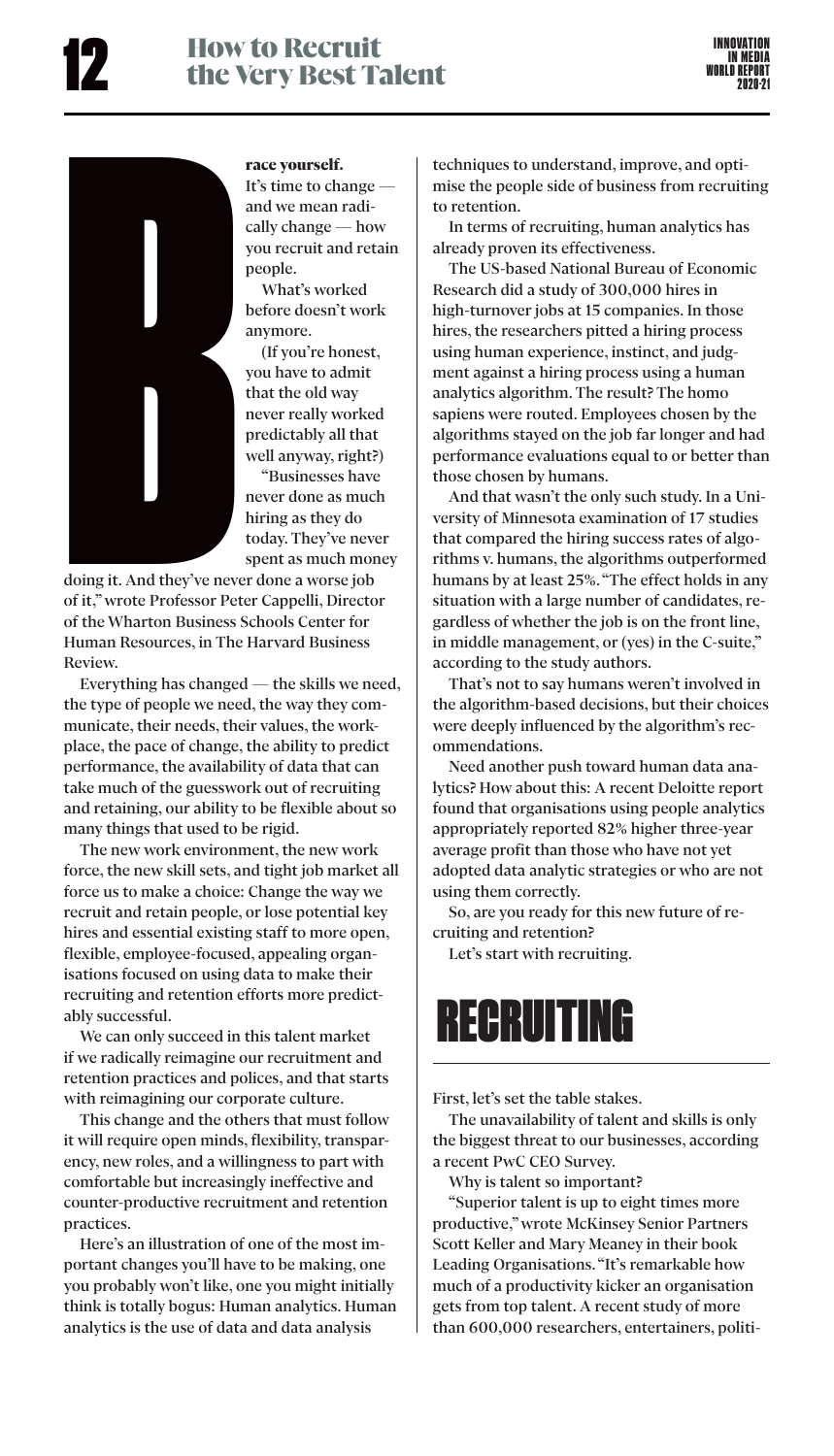cians, and athletes found that high performers are 400% more productive than average ones.

"Studies of businesses not only show similar results but also reveal that the gap rises with a job's complexity," Keller and Meaney wrote. "In highly complex occupations — the information- and interaction-intensive work of managers, software developers, and the like — high performers are an astounding 800% more productive.

"Suppose your business strategy involves cross-functional initiatives that would take three years to complete," they wrote. "If you took 20% of the average talent working on the project and replaced it with great talent, how soon would you achieve the desired impact? If these people were 400% more productive, it would take less than two years; if they were 800% more productive, it would take less than one. If a competitor used 20% more great talent in similar efforts, they would beat you to market even if they started a year or two later.

"You get even more remarkable results comparing the productivity of the top and bottom 1%," wrote Keller and Meaney. "For unskilled and semi-skilled jobs, the top 1% are three times more productive; for jobs of middling complexity (say, technicians and supervisors), 12 times more. One person in the top 1% is worth 12 in the bottom 1%. For high-complexity jobs, the differential is so big it can't be quantified."

The late Steve Jobs put it succinctly: "Go after the cream of the cream. A small team of A+ players can run circles around a giant team of B and C players." There's not much disagreement about the benefits of hiring the best and the need to do so.

Incredibly, there is also almost universal agreement that we aren't doing a good job.

Despite the acknowledged importance of top talent, "a whopping 82% of companies don't believe they recruit highly talented people," wrote Keller and Meaney. "For companies that do, only 7% think they can keep it. More alarmingly, only 23% of managers and senior executives active on talent-related topics believe their current acquisition and retention strategies will work."

As we all know, it's not easy.

In many countries around the world, unemployment is low and the people with the skill sets we need are, in many cases, already working for a competitor or in a related industry or at a high tech company.

How do we entice them to our media company, especially with the relentlessly negative press our industry has been getting for two decades?



**It's a very safe statement to say that most of us do not have enough diversity in our staff, most universally with an under-representation of women. Here are some tips on recruiting women from Sarah O'Brien, head of global insights at LinkedIn, writing in** *The Harvard Business Review* **in late 2019:** 

**1 Make job postings more inclusive. Focus job descriptions on the expectations of the role. Remove language like "rock star" and "ninja" that tends to alienate female applicants, and use more straightforward job titles and descriptions. In our Language Matters Report, we found that 44% of women would be discouraged from applying to a job if the description included the word "aggressive."**

**2 collateral, they're more likely to apply. Share stories of women who are succeeding across all levels of your organisation. When women see themselves represented in your firm's recruiting** 

**Post salary range<br>
When an employ<br>
salary transparer<br>
ranges, it's a sign<br>
committed to fair pay. Post salary ranges for positions. When an employer is upfront about salary transparency and shares salary ranges, it's a signal that they are** 

**4 Highlight your flexibility: Our Language Matters Report also found that jobs that promoted flexible work, working from home, and additional medical benefits were the most popular among women.**

**Expand your early-in-career talent<br>funnel. Blizzard Entertainment, the<br>video game publisher behind World<br>of Warcraft, increased its number of<br>female interns by 166% by reaching out to Expand your early-in-career talent funnel. Blizzard Entertainment, the video game publisher behind World of Warcraft, increased its number of on-campus women-led groups such as the "Women in Computer Science" club.**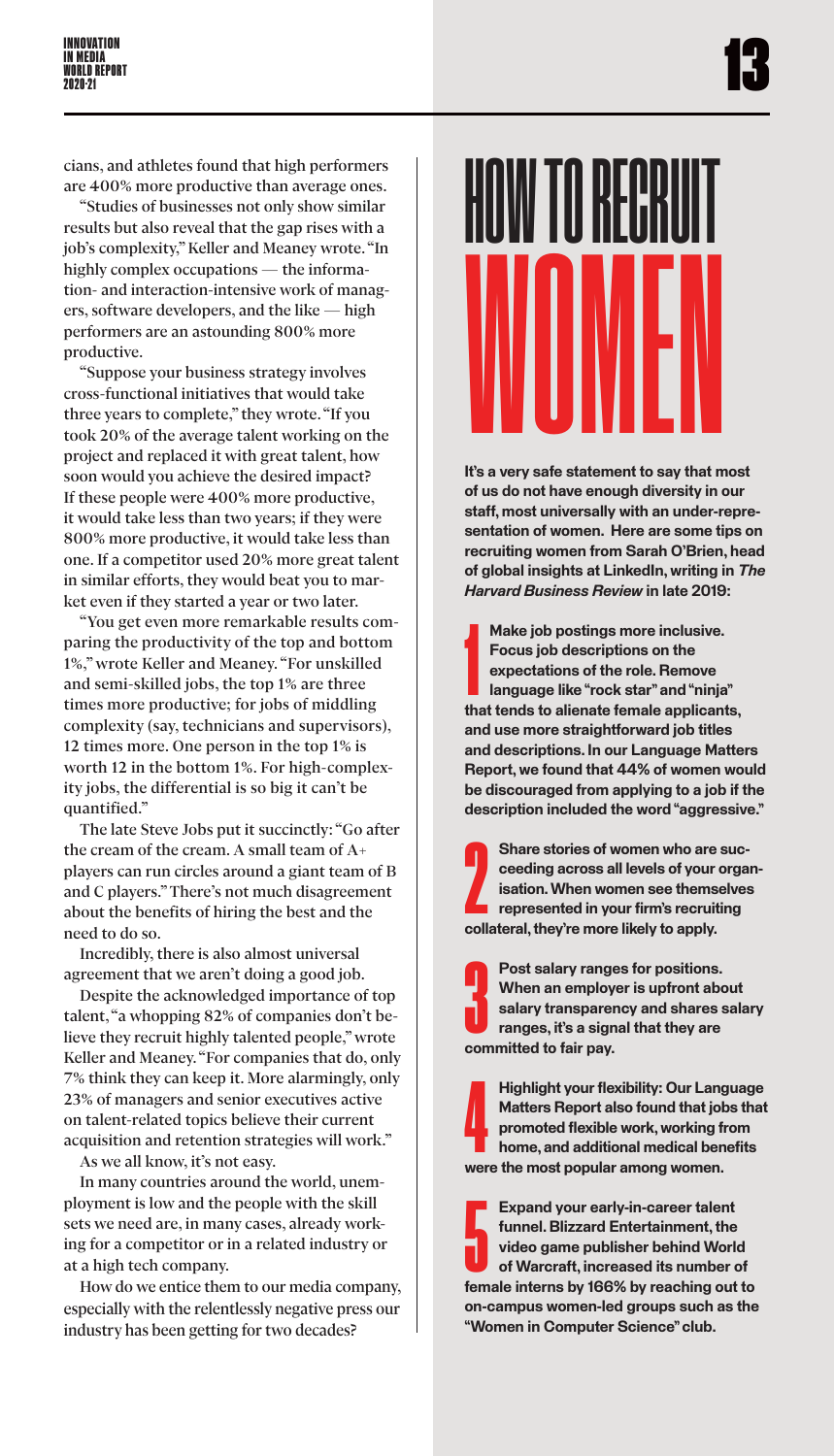# HOW TO SET UP A MENTORSHIP PROGRAM

**"A clear career path is important but so is the idea that the company you are working for is invested in your professional growth and development," wrote Jami Oetting, Senior Manager of HubSpot's Multimedia Content Strategy Team. "When you have a mentor who is removed from judging your performance, it makes it easier to ask those questions, vent about small things, and open up about fears, worries, and the inevitable stumbles.**

**"By pairing a person up with someone from another department or team, you are exposing the employee to new knowledge about the way the business is run, people with different ideas and perspectives about the industry, and new opportunities," she wrote. "This is especially important for people who may love the company but have found out that they are just not passionate about their current position." Here are her tips:**

1 **MATCH PEOPLE BY INTERESTS OR WHAT THEY WANT TO ACHIEVE**

2 **DON'T FORCE IT, BUT MAKE IT SERIOUS Don't make the mentorship mandatory but insist that mentors and mentees make a commitment. Have them sign a "contract" that states that they**  **will make the programme a priority and honour their commitments to one another.**

3 **EMPOWER THE MENTEE TO TAKE CHARGE The mentee should be responsible for setting the time and date of the meetings. Give each mentee a Starbucks coffee card so they could be seen as the one "taking out" their mentor.**

4 **CREATE STRUCTURE, BUT NOT TOO MUCH In the contract, set up expectations (eg, meet once a month for a year). Also make sure the meetings take place off-site.**

5 **ALLOW FOR REVERSE MENTORING Mentoring isn't just for new or young employees. Marla Kaplowitz, CEO of leading agency MEC North America, wanted to connect with today's tech-savvy generation to better understand how they are truly using and connecting with new and emerging tools and technology. She joked that her mentor would have to be open to "teaching an old dog some new tricks." Getting senior leadership involved in any type of formal programme shows the team that this is a priority for the agency and that there is no end to learning and professional development for employees.**

We must make our companies appealing places to work. We must remake our company's culture to be employee-focused. And then, we must market the hell out of that to attract the people we want. "Good help isn't hard to find when top talent looks for you," wrote business author Jim Molis in the US-based Business **Journals** 

That top talent is looking for very specific characteristics and opportunities in the company they would consider joining: A mission they can believe in, a positive culture, stimulating challenges, professional growth, mentorship, competitive pay, rewards for excellence, advancement opportunities, flexible work hours and locations, and more.

"Benefits, location and commute time are increasingly important factors," CareerBuilder CEO Irina Novoselsky told The Business

Journals. "To attract and retain talent, hiring managers will need to meet workers' hiring, on-boarding and career expectations, and provide the perks, work-life balance and career advancement opportunities they demand."

This is information about your company that shouldn't take a job interview to discover. You must promote your culture on your website and on social media platforms, using it as a magnet for people looking for great places to work. This takes time and a strategic approach.

Here is a multi-step process to spread the word about your terrific company:

■ **MAKE SURE your company's**<br>■ **mission and values are appealing, clear, and easily discovered** "Candidates have a better time assessing their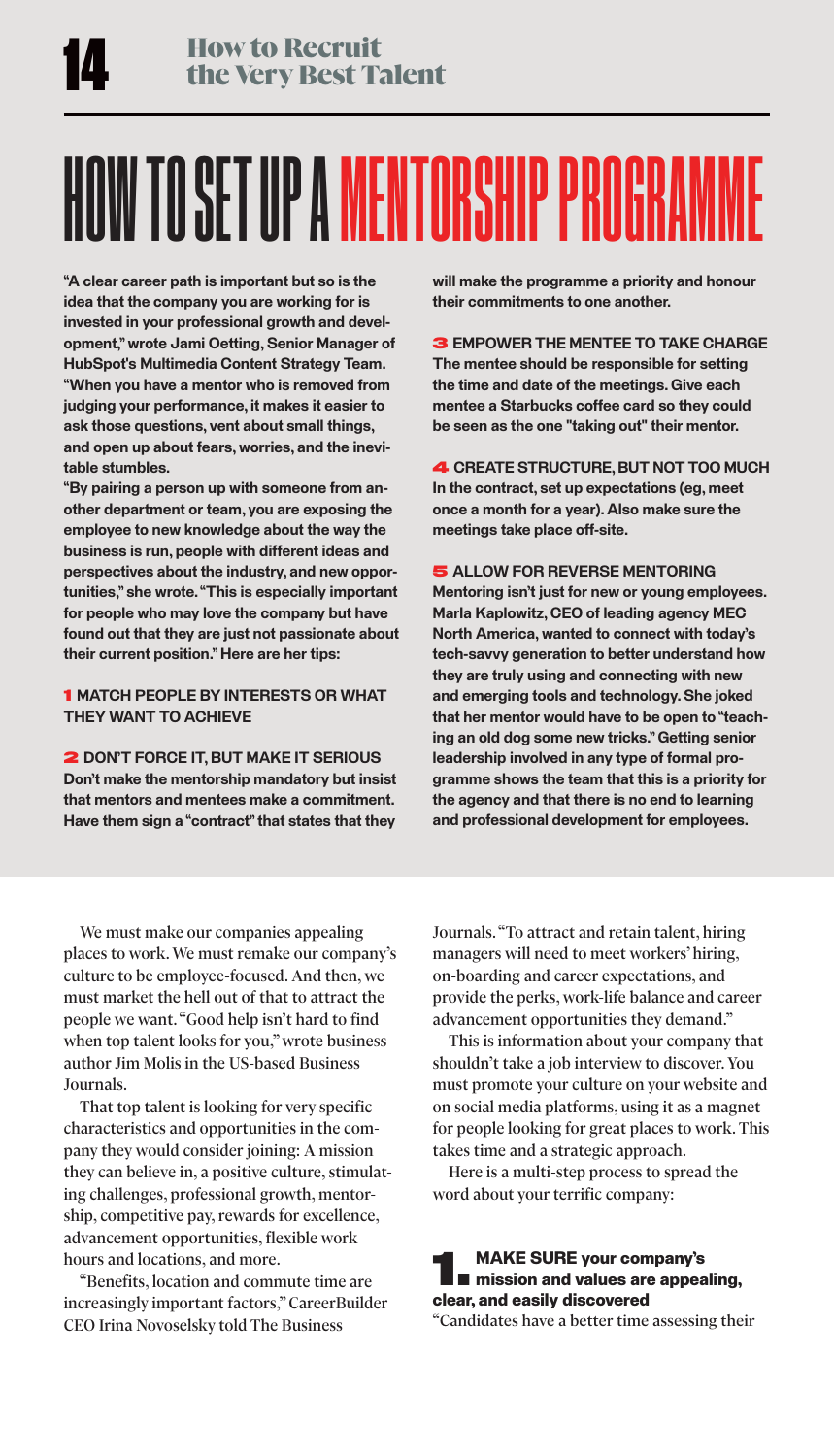fit when you're clear with your employer brand<br>and values from the outset," Talent Manage-<br>ment Director Kim Stewart of the First Citizens<br>Bank told The Business Journals. "Employees<br>feel more engaged and are more likely t and values from the outset," Talent Management Director Kim Stewart of the First Citizens Bank told The Business Journals. "Employees feel more engaged and are more likely to flourish when their values are aligned with those of their employer."

> Your mission, and how it impacts customers and employees, should be front and centre on your website. How does your mission come alive for staffers day-in and day-out? How does it challenge them professionally? Demonstrate how you practise your mission in how you treat your employees.

#### 2. **CREATE AN employee-focused culture, emphasising individual growth, flexibility**

Employees want to be at a company where their work is appreciated and they can make a difference, where their professional growth is actively enhanced, where their work schedules and locations are flexible, where work-life balance is valued, where they are paid competitively, where benefits enhance their lives, and where they have the opportunity for promotions and professional growth.

A recent study by talent mobility solutions company RiseSmart found that 84% of employees would consider leaving their current job to move to an employer with a fantastic reputation — even if the salary bump wasn't that big.

Another study found 80% of candidates would choose an employment offer with more flexibility, according to the International Workplace Group.

"That's a big number, and this is a big advantage for recruiters," wrote John Dawson, Director of Sales at recruitment tech firm Ideal. "They need to find ways to offer flexibility in different situations: Multiple young children (start/end times for work might need to be adjusted); ageing parents (same, with more remote flexibility); and remote work in general.

"If your HQ is in Toronto but the best person for your team is in Denver and they can't move right now, you should still find a way to bring them into the team," wrote Dawson. "Don't sacrifice candidate quality simply because of flexibility or location needs. We have enough technology — think about just Skype or Zoom — where these things can be managed successfully."

Hiring candidates with non-traditional educational backgrounds has also become increasingly common, Amy Warner, director of talent acquisition at recruitment software company iCIMS, told the Society of Human Relations Management (SHRM). "Recruiters are considering things like self-education, online schooling, certification programmes, and work experience when identifying potential employees. Employers are also investing in more training programmes to groom their own employees to have the skill sets needed to tackle jobs of the future."

#### 3. **GET YOUR best ambassadors involved in recruiting: Your employees**

From a job-seeker's point of view, the best referral about a company is from a trusted source: A friend or an employee inside an organisation. You can ensure that your staff are great

### THE IMPACT OF GIVING EMPLOYEES REGULAR FEE

**• 39% of employees report they don't feel appreciated at work**

 $\bullet$  **15% lower turnover rates in companies that have regular employee feedback** 

● Employees are 30 times more likely to be **actively engaged at work when managers focus on their strengths**

**e** Four of 10 employees are actively **disengaged when they receive little or no feedback**

l **43% of highly engaged employees receive feedback at least once a week**

**e** 65% of employees said they wanted **more feedback**

**• Only 58% of managers think they give enough feedback**

**Almost 70% of employees say they would work harder if they felt their efforts were better recognised**

**Source:** Workforce management company OfficeVibe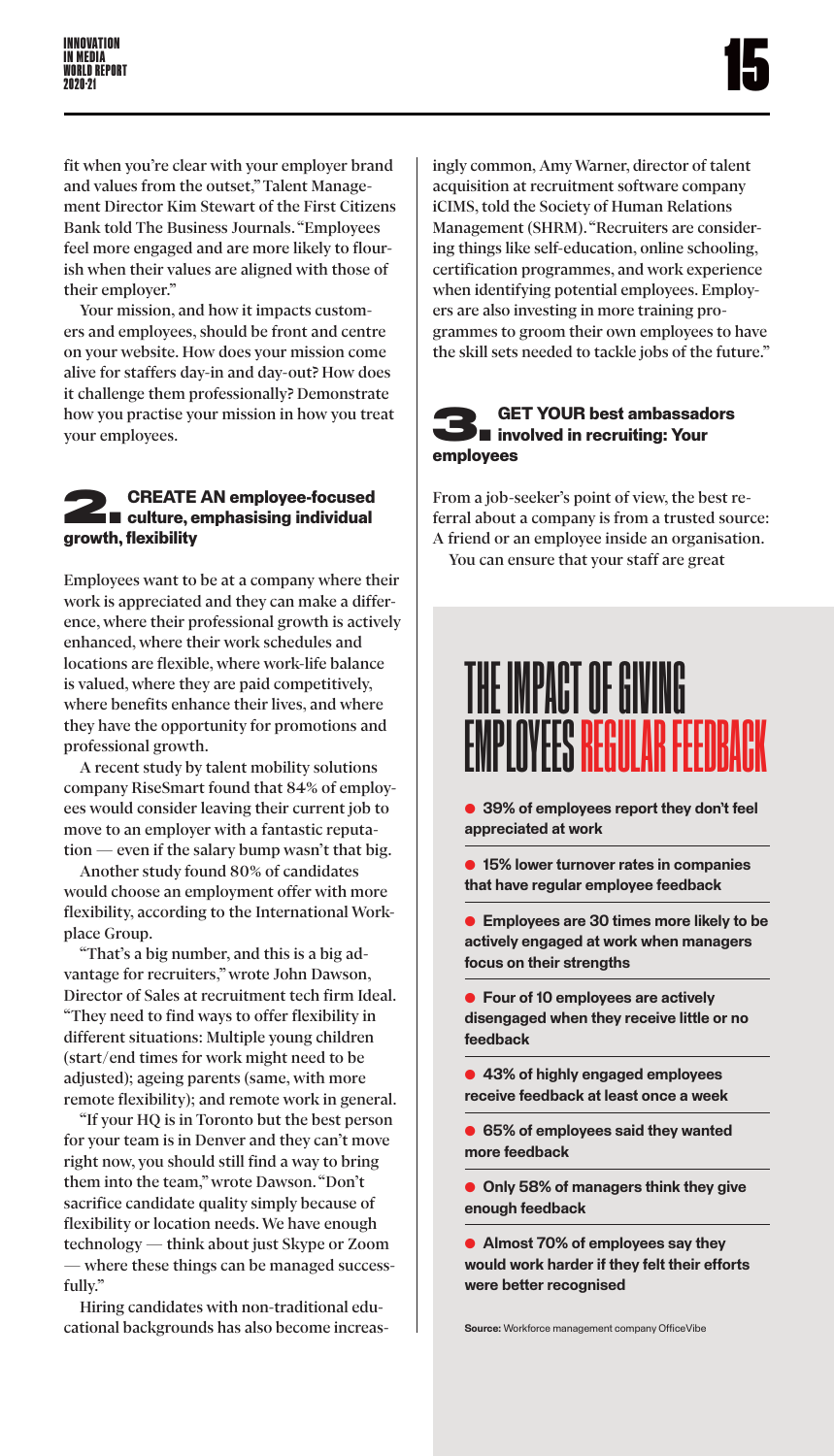

### 16 **INNOVATION**  the Very Best Talent How to Recruit

**IN MEDIA WORLD REPORT 2020-21**

**13 KEY RETENTI** 

1 **START WITH A SMART WITH A** 

**From their very first day, set up your new hires up for success with a thorough, well-planned on-boarding process. "Make sure that you aren't just teaching the new hire about their job role and responsibilities," said Rea Regan, Marcom Manager at employee management company Connecteam. "It is just as important to teach them about the company culture and how they can thrive every single day. Lay out goals for them, for their first week, first month, first three months, first six months and their first year. Make sure they have every opportunity to talk with you about questions or issues they have, set them up with a mentor." Patriot Software CEO Mike Kappel on Forbes.com wrote: "Done well, on-boarding can increase your employee retention rate. Done poorly, on-boarding can result in employees quitting within six months of starting."**

**3 PROVIDE THOUGHTFUL,<br>8 PROFESSIONAL**<br>ELECTRONOMIAL **PROFESSIONAL FEEDBACK ON A REGULAR BASIS**

**are done. However, make sure the mentor doesn't act like a supervisor. Instead, they are there for new hires to lean on, to be a sounding board, and to welcome them to the company culture." Mentor programmes have a quantifiable** 

**impact on retention. A study by mentoring software company MentorcliQ found a 13% retention increase among employees who have participated in just one mentoring relationship. "Bump that up to two mentoring relationships and retention increases by 18%," said MentorcliQ Senior Success Coach Nate Ward. "Of employees with two years or less at their current organisation, the turnover rate for those without a mentor is 26%, but for new employees with a mentor that number drops to 8%."**

**"Pair a new hire with a seasoned employee to ensure the greatest chance of employee retention," wrote Regan. "Your veteran employee will act as their best resource and vice-versa. The new hire can offer fresh eyes and a new perspective on how things** 

**22 CREATE A MENTOR**<br>**22 PROGRAMME PROGRAMME**

**A Society for Human Resource Management survey of managers found that only 2% were providing quarterly or ongoing feedback to employees. People crave feedback, and they need it more than once or twice a year. They want recognition of their efforts and advice on how to improve. (See sidebar on the impact of feedback.)**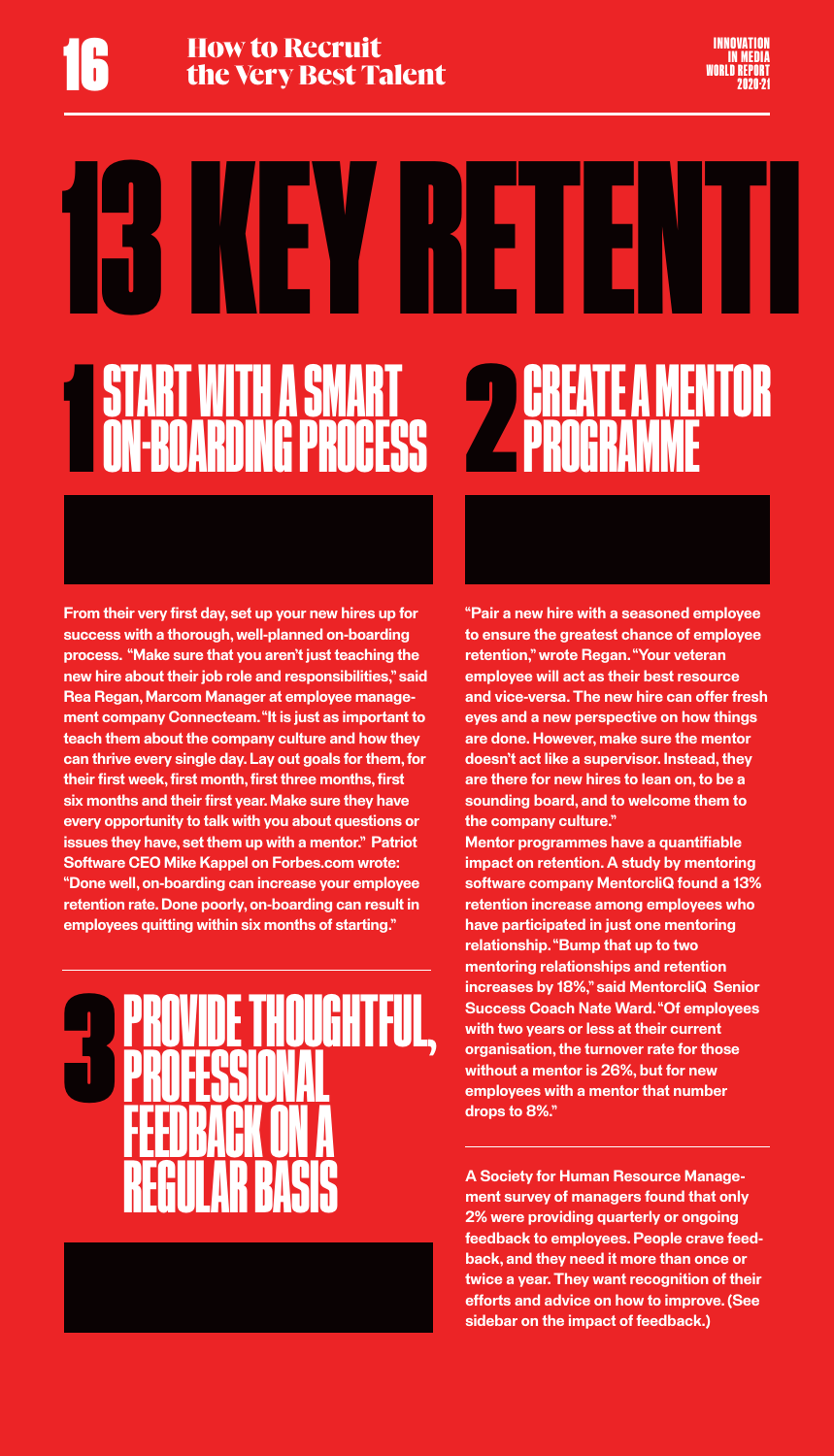INNOVATION<br>IN MEDIA<br>2020-21<br>2020-21

**13KEYRETENTI ONSTRATEGIES**



**Some employees disproportionately create or protect value. In a world of constrained resources, companies should focus their efforts on the few critical areas where the best people have the** 

**biggest impact.**

# 5**CREATE AN EMPLOYEE VALUE PROPOSITION (EVP)**

**An EVP is what employees get for what they give. What do you expect them to "give" in terms of time, effort, experience, ideas. What will they "get" in terms of tangible rewards, the way leadership helps employees, and the substance of the work. "If your EVP is truly stronger than the competition's, you will attract and retain the best talent," wrote Keller and Meaney. "But for three reasons, few companies have EVPs that meaningfully help them win this war:**

**1 The EVP is not distinctive: Stand out for something. Be unique in some way that reflects your special mission and your culture.** 

**2 The EVP is not targeted: While it's great to have an overall EVP, it's most important to have a winning EVP for the 5% of roles that matter most. If, for example, data scientists are hugely important, you'll want an EVP that lets them invent things, offers a clear, rapid career progression, and helps them have a big impact.**

**3 The EVP is not real: "An attractive EVP cooked up by HR and pushed through PR used to help secure the best talent," wrote Keller and Meaney. "In the long term, however, this was always a losing proposition, since great people would quickly become disillusioned if the reality didn't measure up."**

### 6**SHUT UP AND LISTEN. REGULARLY.**

**"We surveyed 13,551 employees for our 2020 Global Employee Experience Trends report and found that regular listening has a huge impact on employee engagement and employee retention," wrote Catherine Thurtle, a content strategist for experience management company Qualtrics. "For example, engagement rises to 61% for those whose company has a feedback programme, compared to 45% for those without."**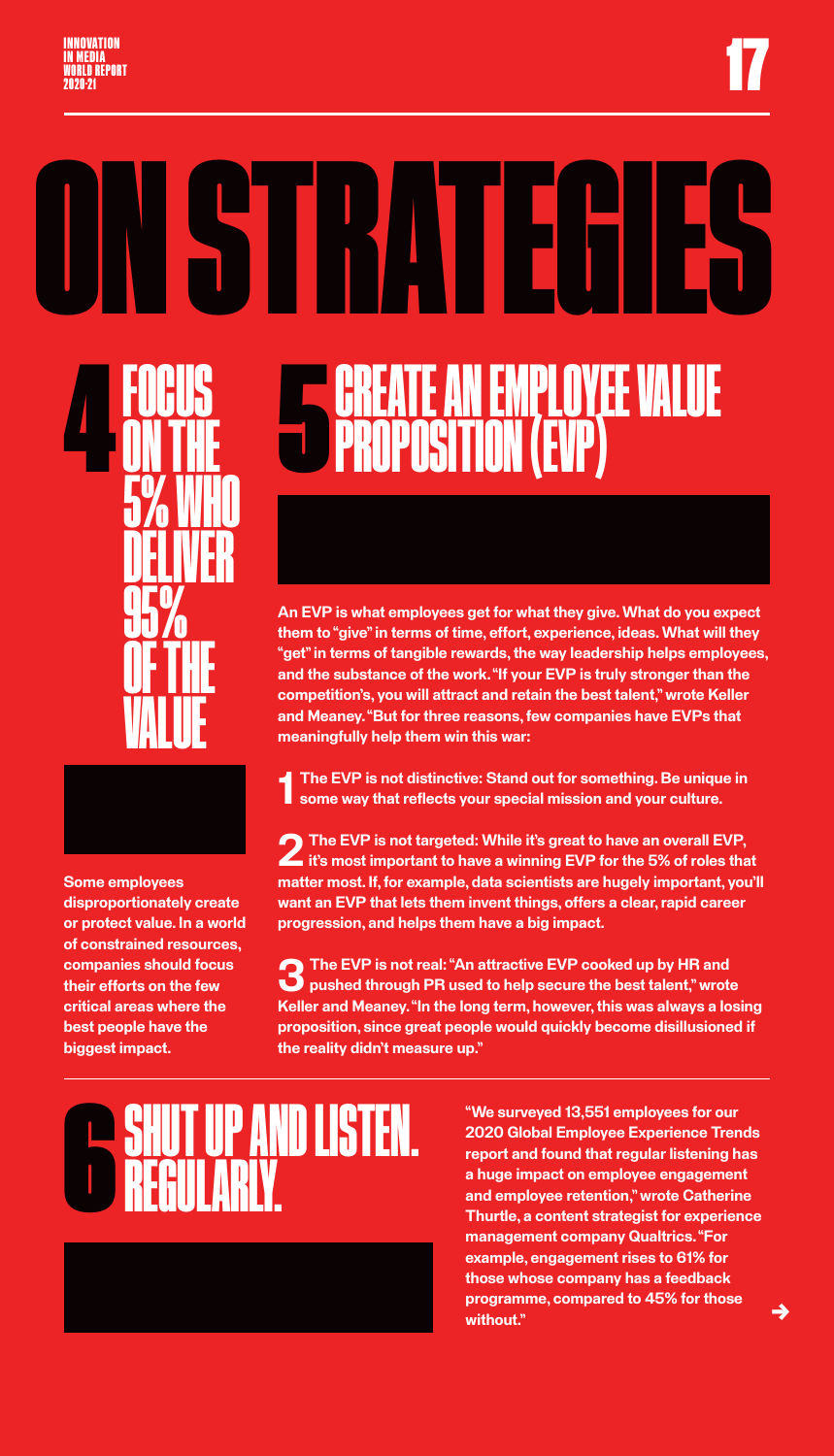

**Gaining engagement through listening pays big dividends: Highly engaged employees are 87% less likely to leave their companies than their less engaged counterparts, according to Qaultrics. "If you wait until an exit interview to find out why a valuable employee has decided to move on, you've missed a golden opportunity — not just to keep a productive member of your team but to identify and fix issues within your organisation before you lose others," wrote Rea Regan, the Marcom Manager at Connecteam. "Instead, touching base with employees about what motivates them while they're still on staff is part of a key strategy in gaining an edge in today's tight talent market: employee retention."**  $\rightarrow$ 



**"Don't bother asking for feedback if you're not going to analyse and act on the results," wrote Thurtle. "That can cause more harm than not asking at all. Why? Because then you're not really listening. "Your people will soon lose faith with the process if they don't see changes being implemented," she wrote. "There's very little in (and out) of the workplace that is as demoralising as being ignored."**



**Don't presume to know what perks your people want. Use the listening sessions to find out, and then try to offer the right ones. Doing that enables you to save money on under-utilised benefits AND create a better employee experience.**

**According to a study by LinkedIn, employees actually care most about healthcare coverage, PTO (paid time off), and flexibility. You could also offer working remote options, unlimited paid time off, help with daycare expenses, or time-shifting as a policy.**



**Ninety-four per cent of employees would stay at a company longer if it invested in their careers, according to LinkedIn's 2018 Workforce Learning Report. For 86% of millennials, offering career training and development would keep them from leaving, according to a survey by employee development company Bridge. The number one driver of employee engagement is having opportunities for growth, according to the Qualtrics 2020 Global Employee Experience Trends report. "Promoting from within not only provides a clear path to greater compensation and responsibility, it also helps employees feel that they're valued and a crucial part of the company's success," wrote Regan. High-skills training and professional development programmes to hone soft skills are perceived among the top benefits for retaining employees' services over the next five years, according to research from the Consumer Technology Association. "Whether by corporate training to help foster the acquisition of new skills, new technologies or new processes, or through tuition reimbursement for outside courses, furthering your employees' education can help them feel valued and invested in the company," Dan Pickett, CEO of managed services firm Nfrastructure, told Qualitrics.**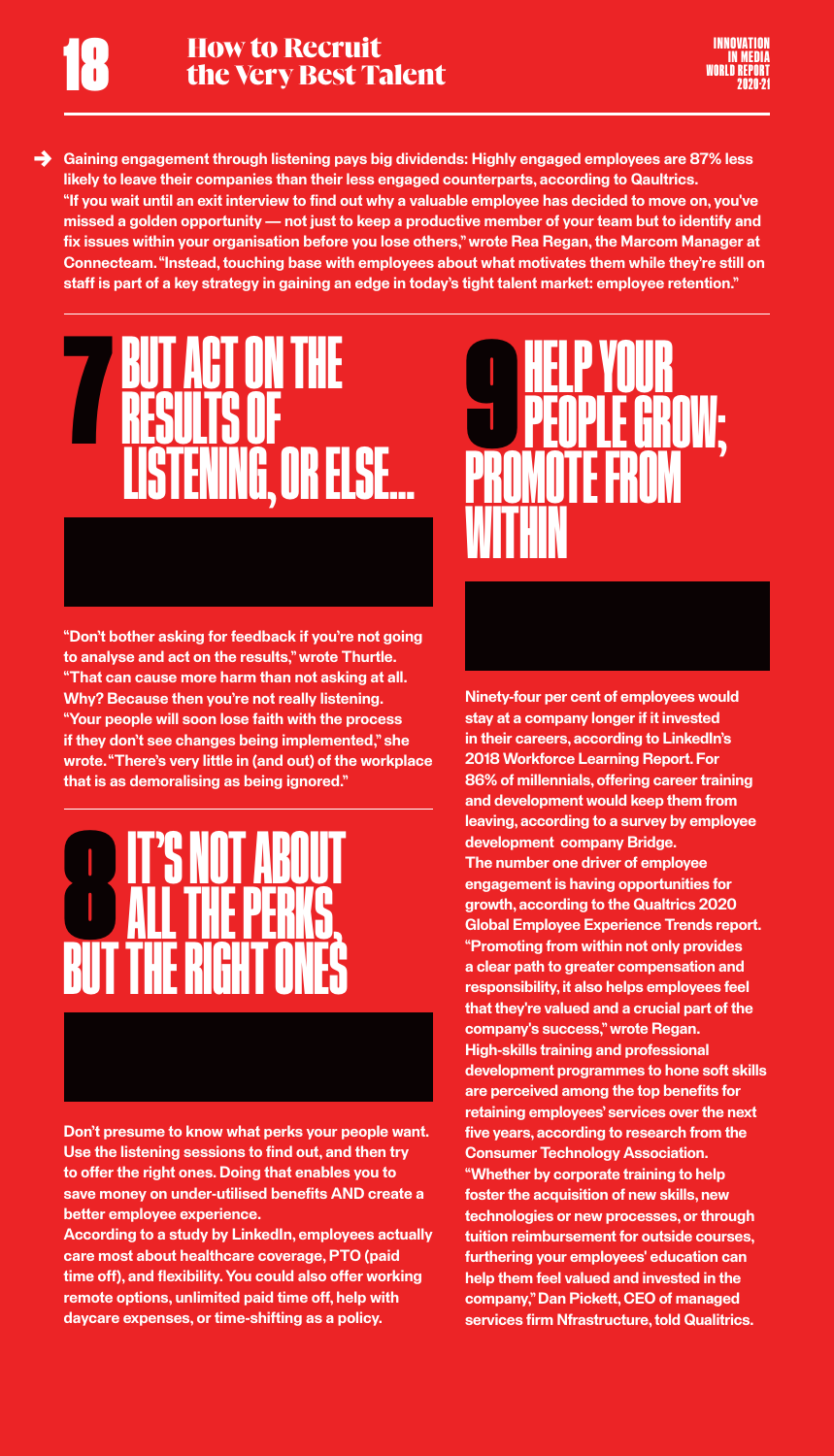

## **100 BE MORE FAMILY**<br>**FRIENDLY FRIENDLY**

## **12 ENCOURAGE A**<br>**MORK-LIFE BA WORK-LIFE BALANCE**

# **If we are not family friendly, we are driving**

**away people who could make a difference. For example, "43% of highly qualified women with children are leaving careers or off-ramping for a period of time," according to Facebook COO Sheryl Sandberg in her best-selling book Lean In. Many never return from maternity leave because their companies do not offer flexible work environments or on-site daycare facilities.** 



**No matter how gung-ho your employees may be, they still want to be paid fairly. Only one in five employees feels like they are fairly paid, according to a study by compensation software and data company PayScale. The irony is that "ultimately it could cost you more to find another employee than it would to simply give them a pay raise," according to Thurtle. "Not to mention the knowledge drain that comes with losing a valuable employee." To ensure your salaries are competitive, use third party data to get market rates in each speciality and compare them what you're offering. Also, watch out for gender pay gaps.** 

**"We recommend taking feedback and suggestions from staff regularly to find out what matters to them most, and what's negatively (and positively) affecting their work-life balance," wrote Thurtle. "As well as collecting ideas, you can measure staff responses against indicators of employee experience like intention to stay and eagerness to go to work each morning. Doing this will point towards the deeper** 

## **13 START PROJECTS WITH "STOP"**

**relationships between work-life-balance factors."**

**One of the speediest ways to depress morale and push employees toward the exit door is to pile new projects on top of old ones without removing any existing responsibilities.** 

**"There is no better way to crush the spirit of innovation than to bring together a group of creative thinkers, turn them loose to brainstorm, allow them to become excited about implementing some of these innovations … and then require them to add new projects to their existing workloads," wrote Frank Mungeam, a professor at the Knight-Cronkite News Lab at Arizona State University.**

**"There is no 'free time' today. Adding new activities without eliminating other tasks is a surefire way to sabotage a promising innovation," he wrote. "That's why smart managers start their innovation process by brainstorming a 'Stop Doing' list before they generate a 'Start Doing' list," wrote Mungeam. "They create capacity for innovation first. "The 'Stop Doing' list should include its best friend and neighbour, the 'Do Differently' list". "Together, they offer a potent path to creating capacity for new innovation."**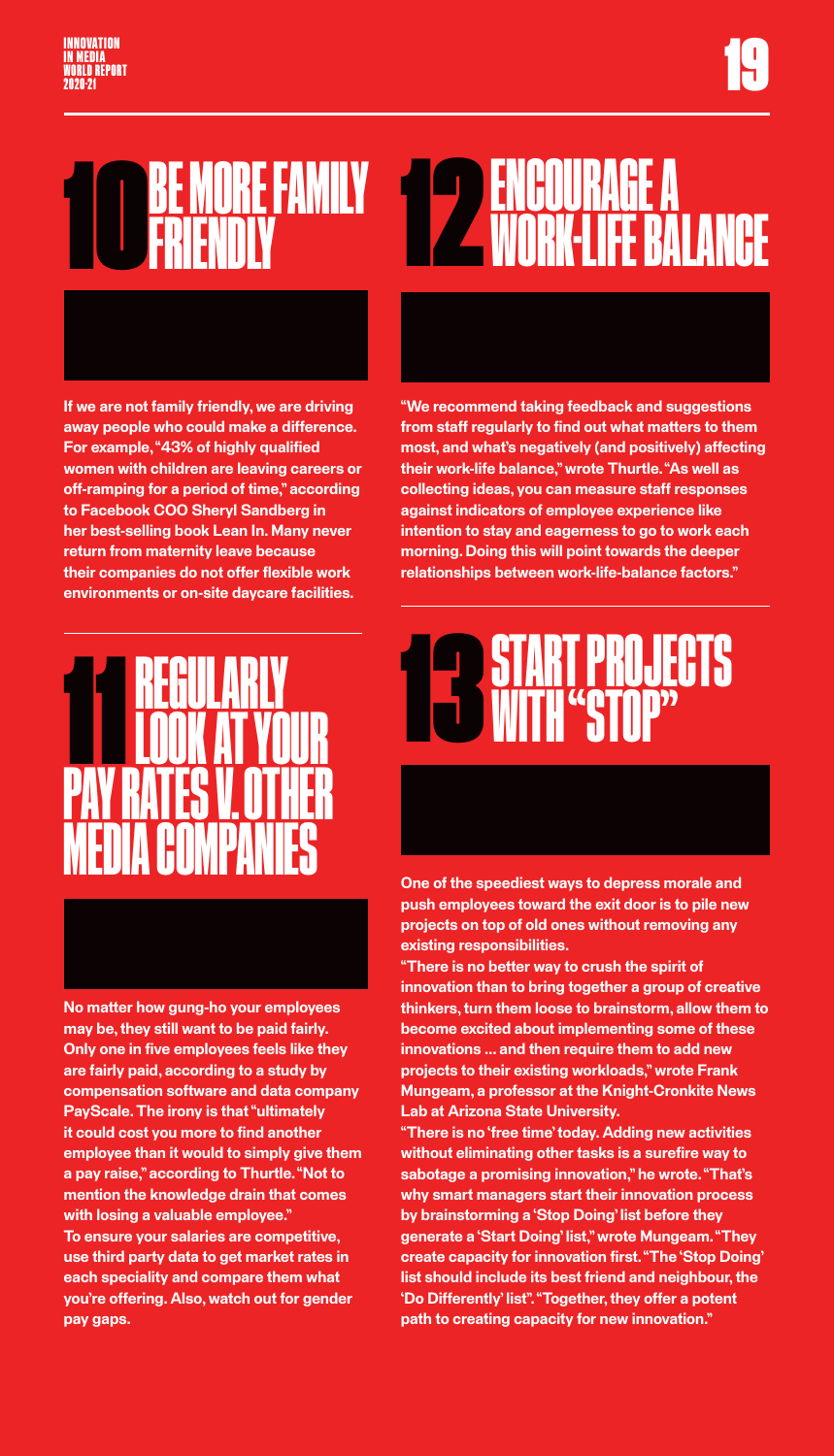# HOW TO CREATE AN EMPLOYEE REFERRAL SYSTEM

**An employee referral programme can be a superior recruiting tool: referred candidates are typically cheaper and faster to hire and stay at their jobs longer than traditional hires, according to global hiring platform Workable. How do you set up an employee referral program? Here's what Workable recommends:**

#### 1 **EXPLAIN OPEN JOBS AND THE REQUIRE-MENTS**

**Employees don't know what jobs their companies are looking to fill and what the requirements are. Include links to job descriptions when sending emails asking for referrals.**

#### 2 **KEEP EMPLOYEES UPDATED**

**Employees who refer candidates expect to receive updates on the process. Not hearing back can make employees reluctant to refer again, which undermines your employee referral programme. Let employees know what's happening at every stage. When a referred candidate isn't selected for an interview, send the referrer a thank-you email anyway. Encourage him or her to keep looking for great people. That way employees won't feel under-appreciated.**

#### 3 **OFFER A MIX OF MONETARY**

**AND NON-MONETARY INCENTIVES Money is a popular incentive, but offering an experience (eg trips, vouchers, gifts) can better market your employee referral programme. And some of these incentives, like time off and gift vouchers, are less expensive than cash awards. Give higher rewards for harder-to-fill** 

**positions. Offer a flat amount for each referral and then offer more if referred candidates get interviewed, get hired or stay at your company for at least six months. Pay some of the bonus after the new employee has been on board for six months or a year.**

4 **ACKNOWLEDGE GOOD REFERRERS In addition to rewards, publicly recognise effective referrers. If one employee has referred 10 people in the past three months, six of whom were hired, you've got a star referrer on your hands. Make sure they know you appreciate their effort. Any acknowledgement, ranging from an award to public praise from the CEO, can be meaningful. Make these acknowledgements a codified part of your referral programme policy.**

#### 5 **ENHANCE USER EXPERIENCE IN YOUR JOB APPLICATION PROCESS**

**Your referral process shouldn't be lengthy, complicated or require lots of clicks. Otherwise, you risk driving referrers away. Use a referral software program or platform that allows hiring managers and recruiters to send requests for referrals for particular positions. Some referral software systems enable employees to share open positions with their social network.**

**6 EXPERIMENT WITH REFERRAL TACTICS Survey employees to find out what prompted them to refer (or not refer) and what suggestions they have to improve your referral programme. A successful referral programme continues to adapt by making use of a variety of initiatives.**

referrals for potential hires by fulfilling task #2: Creating an employee-focused culture.

In fixing or enhancing your culture, you will not only be making your company more attractive to potential key hires, but you will also be making your existing employees happier. Happier employees usually stay longer and help you attract the best new hires by showing them that they could be happy there, too.

If your staff is happy, they might also be willing to be brand ambassadors and recruit new staff, especially if you show appreciation for their efforts with recognition of some sort, up

to and including signing bonuses.

So, before posting your position on job sites and thus opening the floodgates to countless unqualified applicants whose paperwork will consume your HR department's valuable time, tap in to your company's built-in chain of connections: Your staff.

Create "recruitment cards" touting the company's attractive culture and the benefits of working there, and hand them out to staffers along with the promise of some sort of reward for steering candidates your way (a cash bonus, gift cards, extra time off, etc.).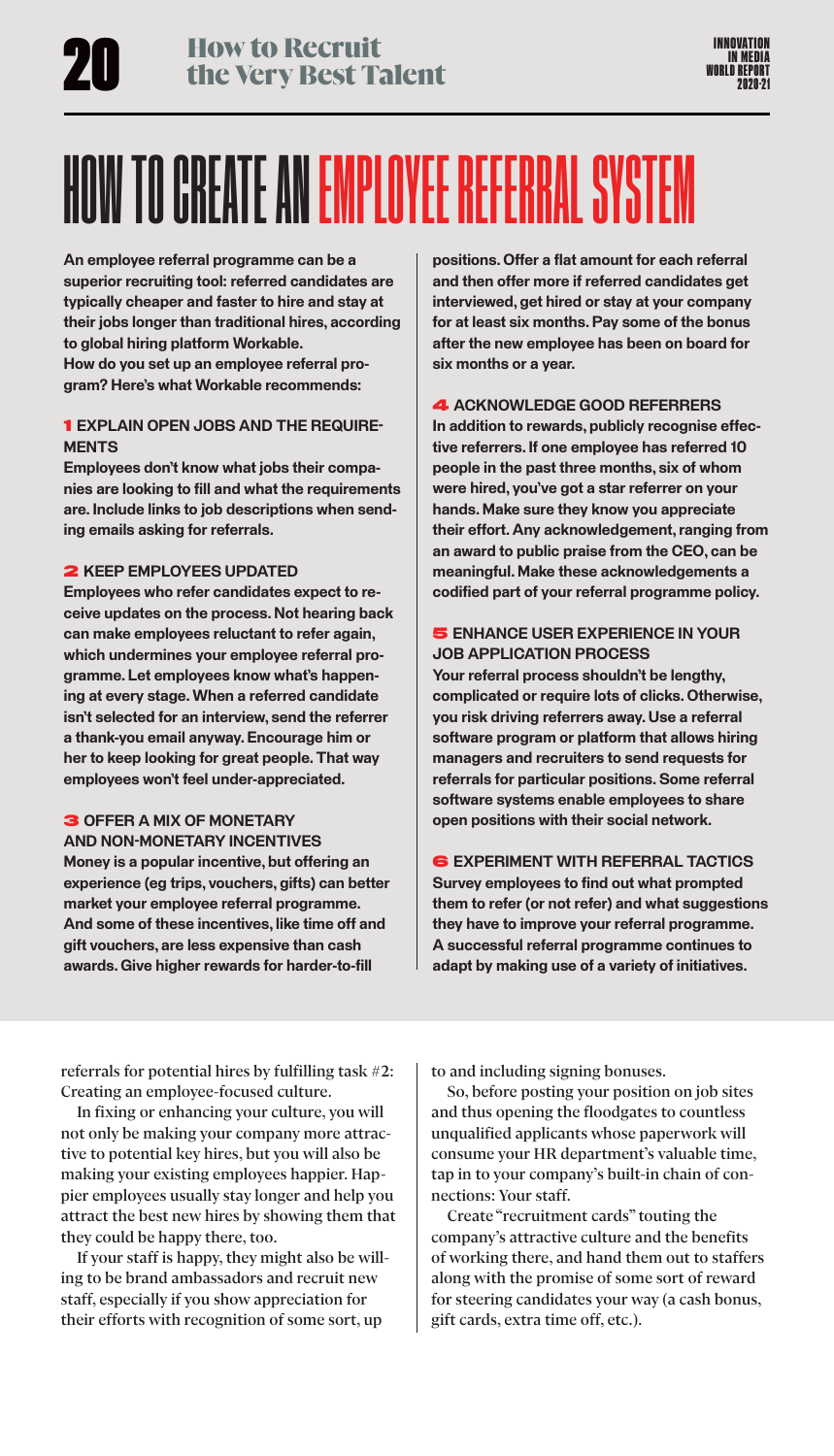

# **TEN HUMAN ANALYTICS TOOLS**

**Whatever Human Capital Management (HCM) system you have should control the trinity of talent acquisition, management, and optimisation — and ultimately, multiple mission-critical performance outcomes, according to HRTechnologist.com. Choosing the right solution for your organisation is essential. Here is its line-up of ten HCM systems to consider:**

#### 1 erecruit *A comprehensive search and analytics tool*

**Plugs into a variety of popular job boards. Processes data from thousands of job boards and companies to share vacancies right into employees' inbox. Claims that it drives placement by up to 30%. Offers automated reporting and extensive customisation.**

2 Phenom People *End-to-end recruitment experience management with robust analytics* **Data on candidate, employee, recruiter, and manager experience. Experience-centric perspective. Native artificial intelligence capabilities, including a bot for assisted hiring. In-depth recruitment insights — real-time data, drill-down capabilities, and ROI evaluation.**

#### 3Yello*Data analytics to help understand candidate expectations*

**Tools to optimise recruitment processes at the candidate sourcing, engagement, and completion stages. Different business use cases. Essential KPIs. Centralised repository of recruitment-related information. Optimised for mobile.** 

#### 4Saba*Recruitment analytics for your unique industry*

**Variety of industry types. Real-time insights. Fully configurable dashboards. Customised data sources and reporting fields. Trend identification, multi-device access, third-party connectivity, automated reporting features.**

#### 5IBM Watson Recruitment

*The power of AI meets recruitment analytics* **An industry leader. Focused on diversity and inclusion. Analytics detect bias in hiring process. Predicts the success rate for a candidate profile. Prioritises job requisitions based on urgency.**

6Bullhorn Canvas*An advanced reporting and insight generation tool for recruiters* **Applicant tracking, executive search, candidate relationship management, and on-boarding. Build any report/dashboard you need. Reports easy to share.**

#### 7 Talismatic*Competitor hiring analysis to gain a market advantage*

**Offers what your competitors are doing. Trending cities, hiring cycles, and the quality of candidates hired by industry peers can provide valuable insights into where your organisation stands on the hiring efficiency curve. A dedicated data analytics solution for recruitment. Not an add-on to 360-degree hiring software. Assess historical recruitment performance. Identify the right cities, job boards, and universities most likely to deliver high-quality talent. Dashboard gives historical insights on past hiring cycles, zeroing in on underachieving posts and overlong closing times.**

#### 8Kallidus Recruit*Recruitment software with analytics at every step*

**For in-house recruitment teams.The recruitment journey from application to on-boarding. Automates the admin-heavy parts of the journey. Shows data on active requisitions, available candidates, and closed requests. Also succession planning, targeted content, learning management, and performance reviews.**

#### 9SmashFly Recruitment Ana-

lytics*Data analytics for business users* **Minimalist dashboards with clear insights. View the ROI after every candidate journey. Predictive analytics to measure the health of your talent pipeline. Direct correlations between candidate personas and specific job boards.**

#### 10TalentLyft*Deeper insights on recruiting campaign performance*

**Identifies which campaigns and recruitment marketing tactics are the most successful. Support for inbound and outbound channels. Performance metrics on email campaigns, conversion tracking, and historical data analytics. Analyses your careers site with top-performing pages, callto-action effectiveness, etc.**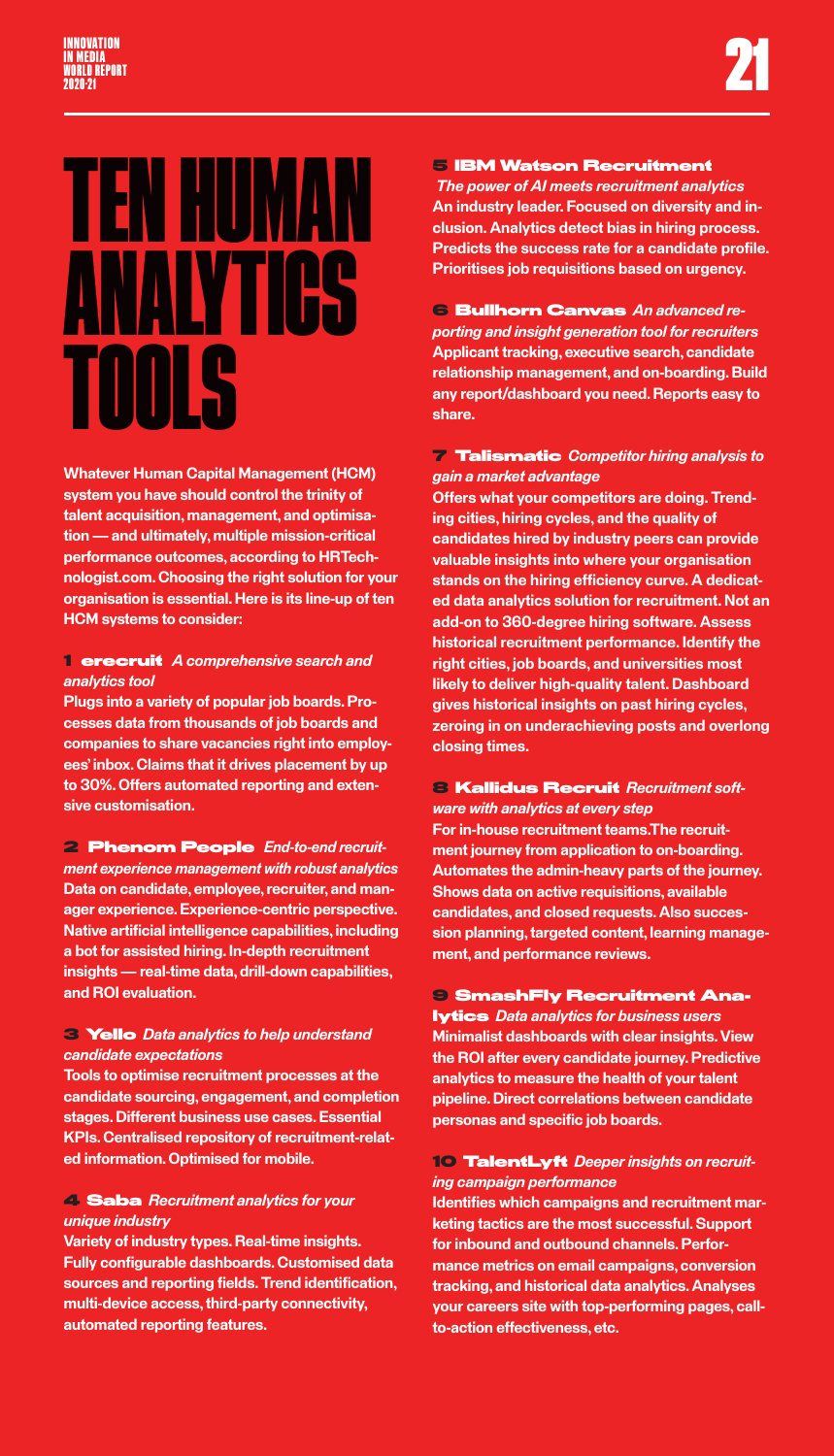

You could also expand your social footprint and get your brand in front of the right talent through content shared by your employees on their own social accounts. "Mobilise your employees into an army of brand ambassadors," said Allison Kruse, social media director at staffing and solutions firm Kforce. "Consistently deliver content to them in a format that is easy for them to share with their networks. And when employees share content with their networks, they are shaping the perception others have about you as an employer. It will not only exponentially increase your company's digital footprint, but the content will also perform better because people tend to trust their peers over brands."

The unspoken and powerful filter in this approach is that no staffer is going to recommend someone who will make them look bad. Everyone will know who recommended the candidate and it's their reputation on the line.

"A downside to referrals, of course, is that they can lead to a homogeneous workforce, because the people we know tend to be like us," wrote Wharton's Cappelli. "This matters greatly for organisations interested in diversity."

#### MARKETING YOUR COOL NEW COMPANY CULTURE

Now that your company is irresistibly attractive, it's time to market yourself, whether you're in the market for new staff or not (actually, you should ALWAYS be looking for great people to build your portfolio of candidates so you're not scrambling at the last minute and risking having to settle for less due to the pressure of time).

But you're not going to start by taking out ads or doing any other traditional marketing.

"With more open jobs than people to fill them and the market at near full employment, recruiters are finding new ways to reach candidates where they are — whether that's on Instagram or via text," recruiting software company Jobvite VP/Marketing Matt Singer told SHRM.

"Employers are creating new roles dedicated to recruitment marketing to effectively promote their culture and values and attract wellfit candidates because recruiting is harder than ever before," Amy Warner told SHRM.

"The candidate journey is influenced at every stage by marketing strategies — search engine optimisation, landing page conversion optimi-

sation, digital marketing, content marketing, social media engagement, reputation management," Lori Sylvia, founder and CEO of Rally Recruitment Marketing, told SHRM. "Recruiters [in HR departments] who fall behind in using digital and social strategies are going to get left behind, not to mention put their employers at a huge disadvantage in the competition for talent."

The top ways companies grow employer brand are through social media (47%) and their careers sites (21%), according to the most recent Recruiter Nation Survey from recruiting tech company Jobvite. LinkedIn is the most used channel for recruitment efforts, used by 77% of respondents (down from 92% in 2017 with more companies using other sources like Instagram), followed by Facebook (63%).

"Recruiters are turning to social media platforms where they know potential candidates are more active," Jobvite's Matt Singer said. "This might explain why more recruiters are turning to Facebook and Instagram. Instagram's popularity with job seekers is increasing its use with recruiters, especially millennial recruiters and those working at technology companies."

#### WHAT ARE YOU PUTTING ON YOUR WEBSITE AND ON SOCIAL MEDIA?

"Content has the power to help potential candidates decide whether or not they are a fit for your company," said Kforce's Kruse. "Candidates are savvy internet researchers and use a number of sources when searching for jobs and evaluating potential employers."

"By strategically creating and curating content that maps to every stage of the candidate journey, you can answer their questions, provide an inside view into your organisation, tell true stories, and more," Kruse said.

"Companies with a competitive advantage are sharing compelling content (not just posting jobs) that adds value — including why working at their organisation is different from working at similar companies, which helps guide a candidate's decision to apply or accept an offer," Kruse explained. "Content can make or break your talent attraction strategy."

But social media is not the end of what you need to be doing differently in marketing your company to potential hires.

"If you're not leveraging technology and in-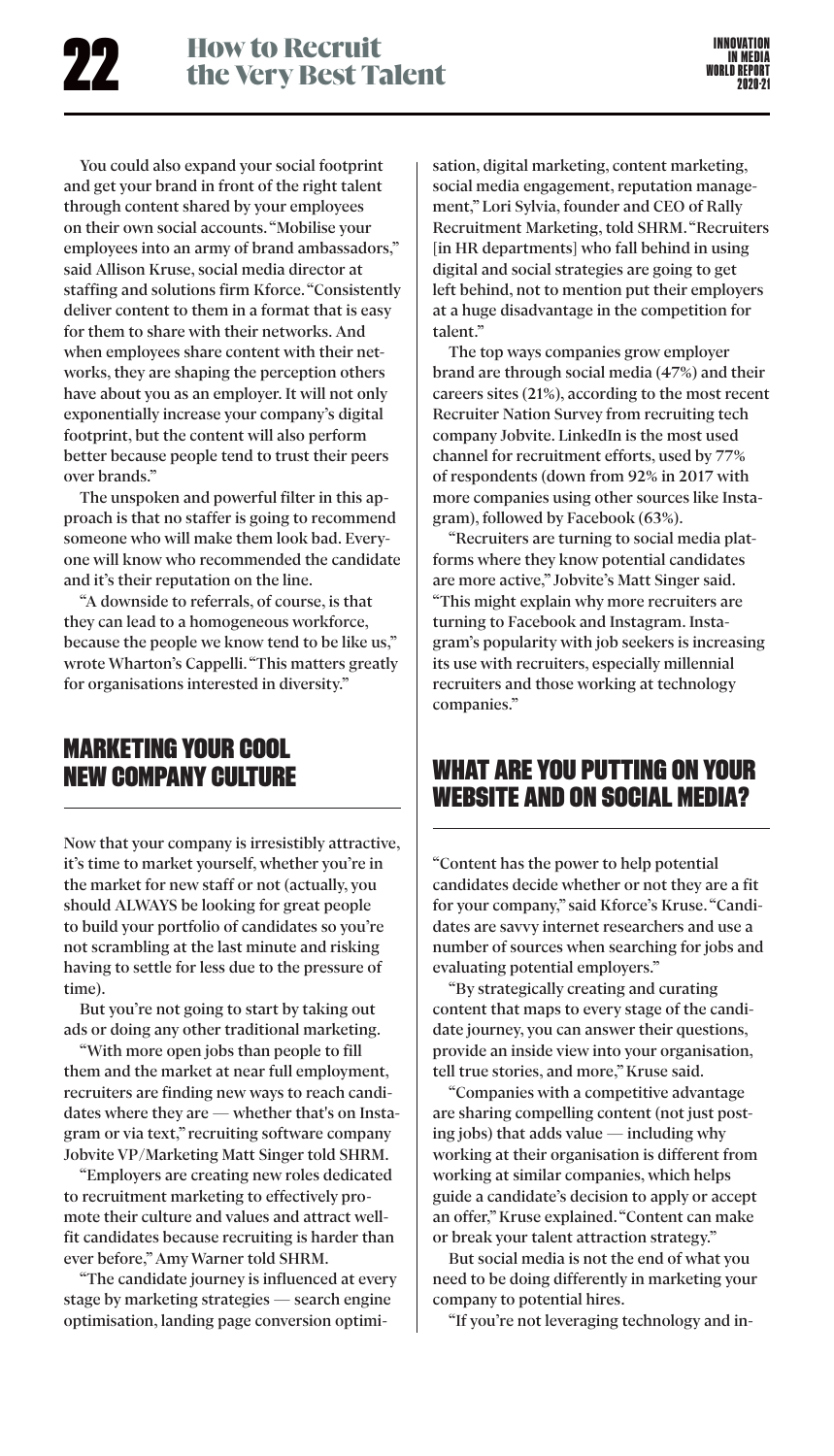

 $35/$ 

23 **INNOVATION** 

汤  $\ddot{\sim}$ 

 $4/$ 

 $\mathcal{S}$ 

ä

 $\mathcal{E}$ 

 $\circ$ 

R

Ŝ

G

8

 $\dot{M}$ 

 $\cal Q$ 

4

 $\mathbf{r}$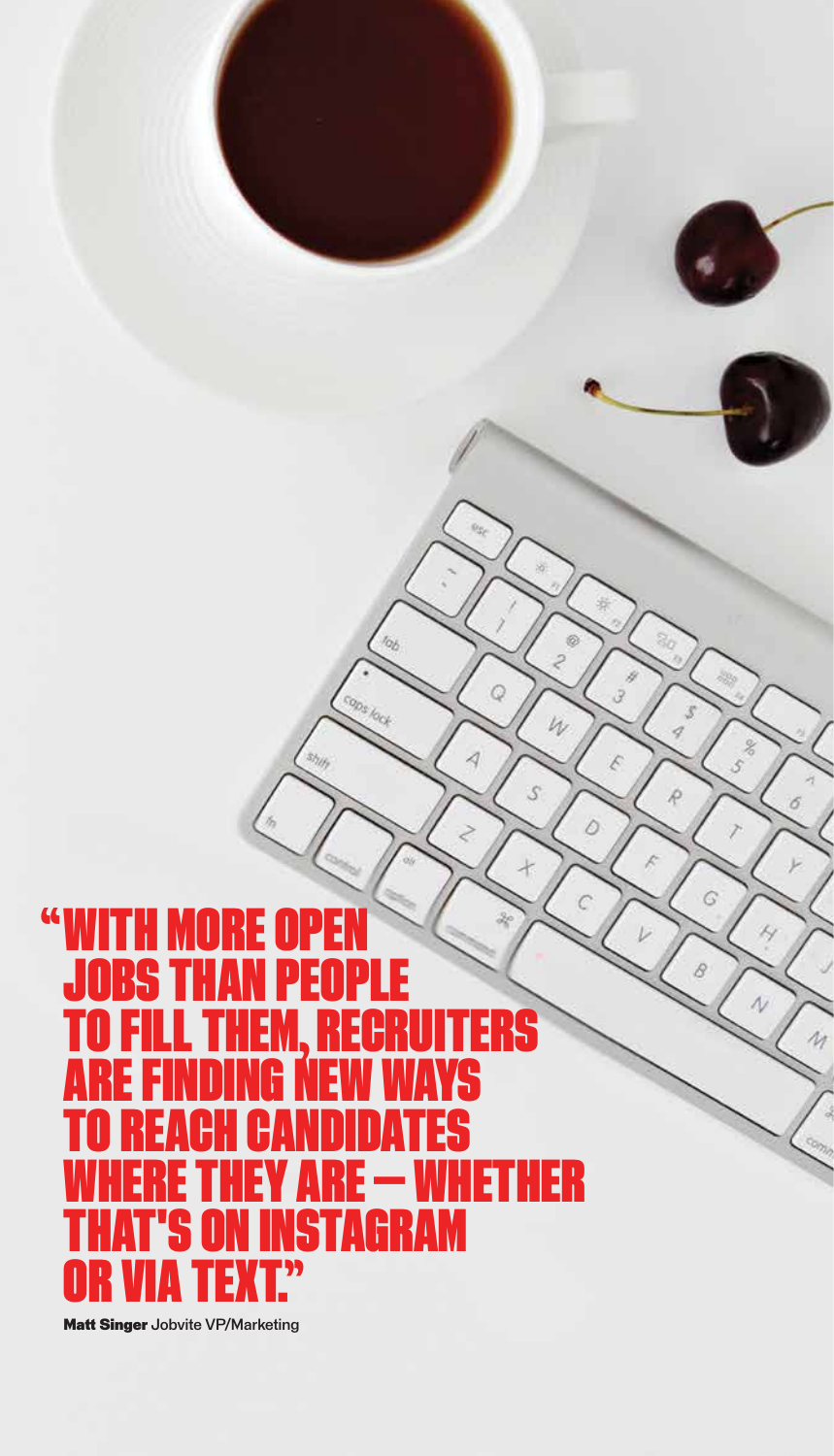# CRITERIA FOR A HUIMAN ANALYTICS SYST

**Any HR analytics solution that will be used at scale must have certain components, according to HRTechnolgist.com. Here is its list of key features of an HR analytics solution:**

1 **Answer the business questions the C-suite asks. Choose a unified solution that can assess multiple metrics to answer each business question.**

2 **Easy to use by individuals who are not data scientists.**

3 **Cloud-based rather than on-premise.**

4 **Powered with statistical analysis and machine learning technology. This allows the** 

novation in your talent acquisition strategy, you risk being at a competitive disadvantage," said Karissa Sachs, VP/Digital Strategy at Kforce. "Pixels, chatbots,  $AI$  — oh my! In theory, it's quite simple; how can you get in front of the right candidates, at the right time, with the right message and make it easy for them to apply? Technology will continue to answer this question."

#### THEN YOU'VE GOT TO MAKE YOUR MARKETING PERSONAL

Once you've identified the best places to go looking for talent, start personalising your campaign, to the point of creating personas to guide your content creation team.

"In-demand candidates are beginning to expect a unique and personalised recruiting approach," said Sachs. "This means that recruitment will have to evolve from a transaction-driven activity to a relationship-building process with an emphasis on providing a highly customised candidate experience.

"Similar to how marketers use buyer personas as a representation of a business's ideal customers, recruiters and talent acquisition professionals can create candidate personas to develop a strategy focused on exactly who you

**technology to learn and reason autonomously, revealing insights that data scientists can then analyse.**

5 **Based on predictive analytics. Ability to extract information from existing data sets to determine patterns and forecast future outcomes.**

6 **Powered with visualisation technology. Allows for better understanding of trends and events.**

7 **Available through a subscription model. They allow you to easily access the latest upgrades and eliminate the significant upfront expense of purchasing an analytics solution.**

need to hire," said Sachs.

"From there, a highly targeted recruiting strategy can be developed to identify, recruit and motivate these individuals," Sachs explained. "What type of content will best resonate with them? How can the job description be optimised to increase application conversion rate? What does their digital footprint look like so that you know where to advertise?"

Using data about your own and other professionals in different skill areas, you can include the unique interests typical of these target groups in your recruitment campaign. "A leading IT company once told me that one of their most successful recruitment ads for software engineers called for people who 'could pull the ears off a gundark' — an obscure Star Wars reference they knew would resonate with their target group," said Richard Mosley, VP of Strategy at global talent research firm Universum. "These persona-oriented profiles make it easier to market content to specific target groups, and help you find the right talent."

#### TRY TEXTING (SERIOUSLY!)

Everyone in the hiring process appreciates speed: Speedy applications. Speedy replies. Speedy updates. Speedy decisions. There is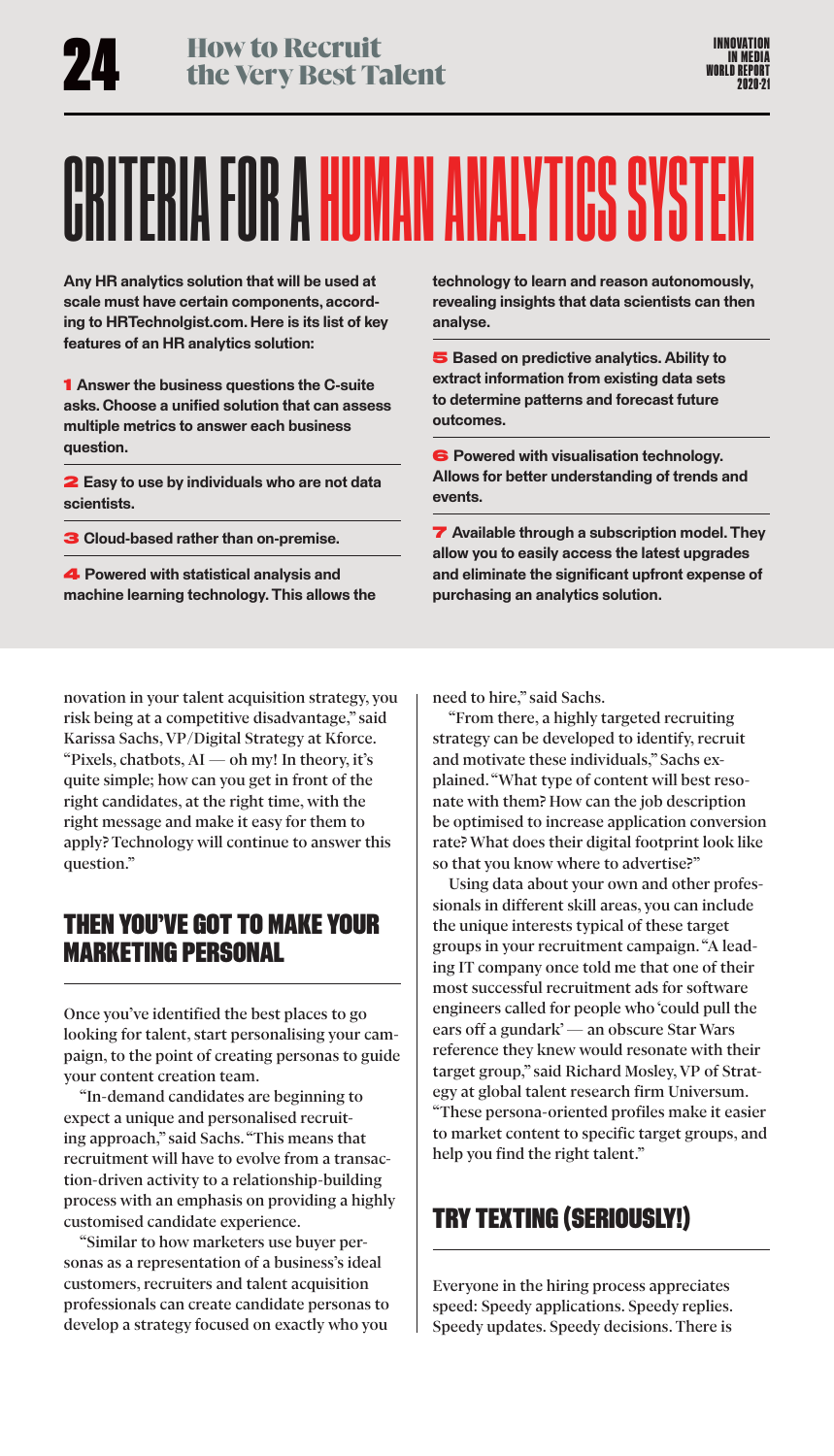nothing more speedy than texting. Forty-three per cent of recruiters responding to a Jobvite survey said they have texted candidates and applicants, and 88% report positive feedback from job seekers.

"Recruiters and job seekers both value their time, so the need for faster hiring has made text messages and chat even more important than the traditional communication channels like e-mails or phone calls," Warner said.

Meghan McFee, a manager and recruiter for staffing firm WinterWyman's technology division, slowly began using texts a few years ago, but the option has since become indispensable since her company implemented a texting platform that integrates with her business phone and applicant tracking system.

"It's been terrific for scheduling and quickly getting in touch with people," McFee told SHRM. "Especially for candidates who are working, it can be very effective in getting a faster response, and it's gotten great feedback from our recruiters." Before texting candidates the first time, you should ask permission, she cautioned.

#### DEFENSIVE MARKETING: WATCH YOUR BACK BY MONITORING (AND NURTURING) REVIEW SITES

In this super-connected world, part of your brand building (or brand destruction) is happening without any input from you… unless you decide to be proactive.

While you're busy marketing your company's cool new culture on Facebook, LinkedIn, and Instagram, your target candidates are cruising anonymous employer review sites to see what life is like inside your company.

Seventy-five per cent of recruiters told Jobvite that Glassdoor reviews are very or somewhat important in the hiring process. "While consumer brands quickly realised the power of reviews as either third-party endorsements or sound chambers for services and product features that needed fixing, employers have been a little slower to adopt this mindset," Christopher Kurtz , CEO of employment brand PeerThru, told SHRM. "This can be especially true in companies that are run by executives who are not digital natives and have yet to fully realise the value of the insights and feedback being delivered for free."

Third-party sites like glassdoor.com now

offer staffers, former staffers, and job applicants the opportunity to rate your company on all sorts of criteria, from overall reviews to specific topics such as salaries, benefits, and job interviews. Employees or former employees get to give your company a star ranking (from 1-5), rate the CEO, and answer the question: "Would you recommend the company to a friend?". The respondents range from entry-level to top management. Applicants get to rank the interview process. The results are revealing and, too often, disturbing and damaging.

Here are some random examples of Glassdoor rankings of several publishing companies (these numbers were gathered in late December 2019):

### GLASSDOOR.COM COMPANY RATINGS

| COMPANY                        | Overall<br>Rating (1-5) | Approve<br>of CEO | Recommend<br>to a friend | Negative or<br>neutral job<br>inferview |
|--------------------------------|-------------------------|-------------------|--------------------------|-----------------------------------------|
| <b>Conde Nast U.S.</b>         | 28                      | 70%               | 36%                      | 52%                                     |
| Meredith Corp. U.S.            | 31                      | 67%               | 48%                      | 49%                                     |
| <b>Hubert Burda Germany</b>    | 3.2                     | 93%               | 36%                      | 25%                                     |
| <b>India Today India</b>       | 3.2                     | 100%              | 68%                      | 44%                                     |
| <b>Editora Abril Brazil</b>    | 3.2                     | No ratings        | 62%                      | 26%                                     |
| <b>SCMP</b> Hong Kong          | 36                      | 74%               | 48%                      | 25%                                     |
| <b>Dennis Publishing UK</b>    | 40                      | 97%               | 61%                      | 31%                                     |
| <b>Bonnier Corp. Sweden</b>    | 2.5                     | 45%               | 34%                      | 27%                                     |
| <b>Mondadori Italy</b>         | 2.8                     | 31%               | 37%                      | 67%                                     |
| <b>TVA Publications Canada</b> | 23                      | 14%               | 20%                      | 50%                                     |
| <b>Bauer Media Germany</b>     | 32                      | 47%               | 52%                      | 26%                                     |

Would you agree that all but a few of those companies have a problem? If you were approached by a recruiter to work at one of the companies where only 34-37% or just barely 50% of the staff reviewers would recommend the company to a friend, would you even bother with an interview? Those companies might be doing a slam-bang marketing job and spending a good deal of time and money on a branding campaign to convince potential employees what a great place it is to work. But all that work is eviscerated by these ratings, cutting the legs right out from under any PR campaign.

It's not all bad news: Those rating numbers aren't just static grades with no context. Each current or former staffer or job candidate who writes a review ends it with a list of pros and cons, followed by their "Advice to Management". Sure, some are negative and nasty, but some suggestions are solid and give managers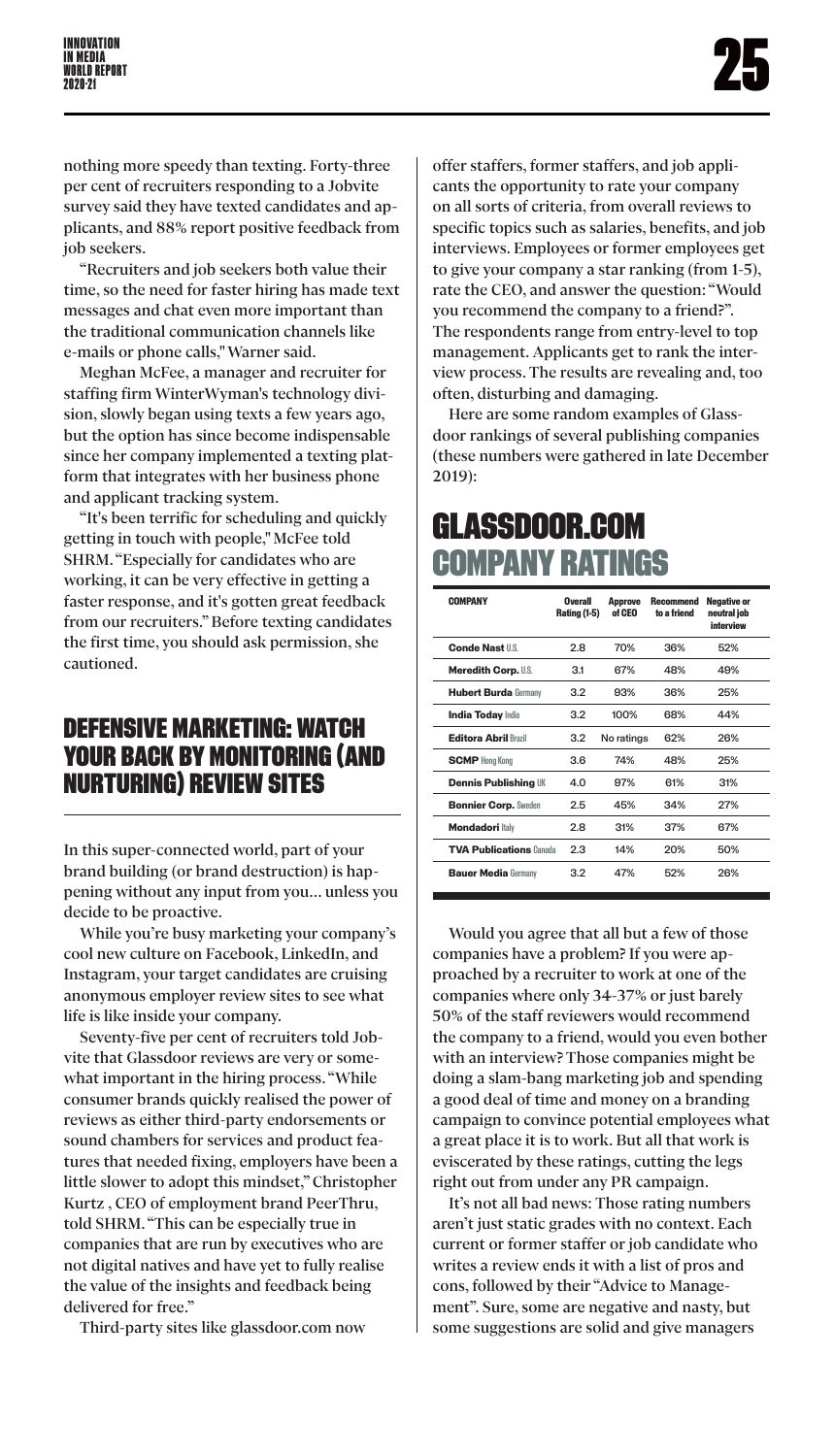

a clear picture of how they could improve their culture, conditions, benefits, training programmes, communication, etc. Free advice!

So, if you aren't aware of these sites, you could be getting stabbed in the back, undermined by unhappy employees or scorned applicants, and not even know how badly your marketing efforts are being torpedoed. (See sidebar on "Employee review sites you need to know about".)

#### HOW DO YOU WATCH YOUR BACK?

PeerThru's Kurtz suggests the following fourstep process:

1. Follow your profiles on Glassdoor, Indeed etc. and sign up to receive notifications of reviews as they come in.

2. Develop a plan for responding to reviews both internally and externally. "Having a plan helps take the guesswork out of which reviews need to be triaged immediately and by whom, and which are OK to let simmer," Kurtz said. "And remember, if people outside of your company are reading reviews, your employees are likely reading them as well."

3. Encourage more reviews by addressing and responding to them, not just by asking for them. "Blanketing the company with a request for reviews is not a good idea," Kurtz said. "People by nature are suspicious. Asking for specifically positive reviews is fundamentally flawed." You could talk to your employees about how valuable those reviews can be for potential

### ONE OF THE RANN TRENDS IN THE HR WORLD TODAY IS KNOWN AS "PEOPLE ANALYTICS"

new hires and suggest that if they are comfortable adding their reviews, you'd appreciate it.

4. Other traps include trying to respond to every review or engaging in shady practices for gathering reviews. "Don't offer bribes for positive reviews," Kurtz said. "Along those same lines, do not pay a third party to write positive reviews for you."

#### HUMAN ANALYTICS: WHAT ARE THEY AND HOW SHOULD YOU USE THEM?

One of the fastest-growing trends in the HR world today is known as "people analytics," or the data analysis techniques applied to understanding and improving processes that affect employees, job-seekers, performance management, and everything human capital, wrote Isabella Lazzareschi, Content and Managing Editor at education tech company Degreed.

"When specifically applied to hiring, people analytics can help save you money, increase efficiency, and cut down on wasted time on recruitment efforts," she wrote. Here is her list of what human analytics can do for a company in terms of recruitment alone:

- Assess which talent pipelines are most successful, so you can appropriately allocate spending to optimise successful recruitment
- $\bullet$  Identify recruitment cycles to help determine when to spend money actively searching for candidates and when to slow down
- **Analyse market rates to remain competitive** in recruiting and retaining top talent
- $\bullet$  Keep a pulse on your current employees to examine racial, ethnic, and gender diversity in your existing workforce to ensure you're offering equal opportunities to all

"When applied to the hiring process, data analytics can remove human biases by isolating objective traits in applications and identifying candidates with appropriate backgrounds," wrote Lazzareschi. "And beyond just minimising prejudice, proper analysis tools can actually promote diversity within your company by finding applicants with appropriate skill sets, but atypical backgrounds or work experiences. This is along the lines of hiring for a 'culture-add' rather than a 'culture-fit', but using more direct techniques to ensure you're finding the best candidate for the job."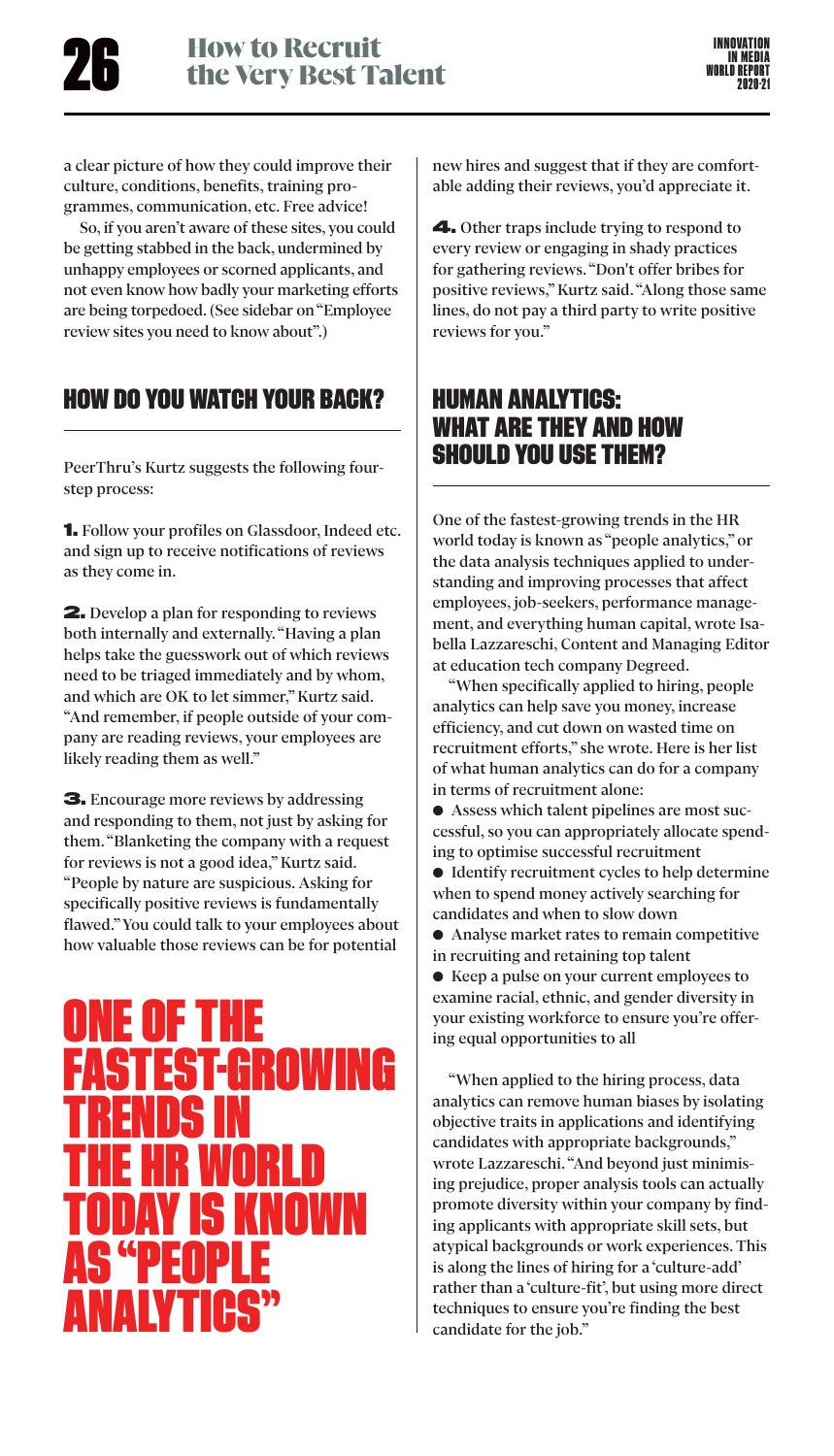#### WHAT'S CAUSING THE RISE IN THE USE OF DATA ANALYTICS?

The rise in the use of analytics has been caused by three main factors, according to Ideal, an artificial intelligence-focused talent system company:

1. **Improvements in technology and software** has caused an explosion in data and data analytics. This adoption has been seen recently in the transformation of sales and marketing departments.

2. **The need for measurable outcomes:** 

HR departments are increasingly being asked to justify their decisions based on measurable outcomes. This has led to the push for business decisions to be made based on analytics and data rather than just using gut instinct and subjective judgment.

#### 3. **The stunning rise in the collection of**

**staff data:** Most HR departments are sitting on mountains of data about their employees including demographic data, performance data, job history, compensation, and training. Until recently, this data had yet to be effectively and strategically leveraged.

#### THREE MAIN TYPES OF TALENT-RELATED DATA THAT CAN BE ANALYSED, ACCORDING TO IDEAL, ARE:

1. People data such as demographics, skills, and engagement.

2. Programme data such as attendance, adoption, participation in training and development and leadership programmes, and outcomes of key projects and assignments.

3. Performance data such as performance ratings and data captured from the use of instruments such as 360 assessments and succession programmes.

"Recruitment analytics is defined as the use of statistical models to make sense of the vast amount of data collected across the hiring process, enabling meaningful data-driven recruitment," according to HRTechnologist.com.

# FIVE UUESTIU  $\mathsf{N}$  and  $\mathsf{N}$ INTERVIEW

**If you are doing what we suggested earlier (holding regular small-group and oneto-one "listening" sessions), one of those sessions should focus on how to get the employees you want to keep to stay. Here are questions that could help you make that happen from Catherine Thurtle of experience management company Qualtrics:** 

**1 Which aspects of your job make you eager to come to work each day? Which aspects do you not look forward to?**

**2 How well do you believe your talents are being utilised? What skills do you possess that you feel aren't being utilised?**

**3 What are you career aspirations? How are we doing in helping you accomplish them here?**

**4 Have you ever thought about leaving the company? If so, what caused you to consider leaving? Why did you decide to stay?**

**5 What are the biggest challenges you face? Is there anything you'd like to change about your job? Are there things you would like to change about your team or department?**

"You could have historical analytics (generating insights from past data), real-time analytics (in the moment notifications and alerts), predictive analytics (measuring future possibilities), and prescriptive analytics (suggesting the way forward)," according to HRTechnologist.

Research suggests that most companies are still using inefficient recruitment processes. Ac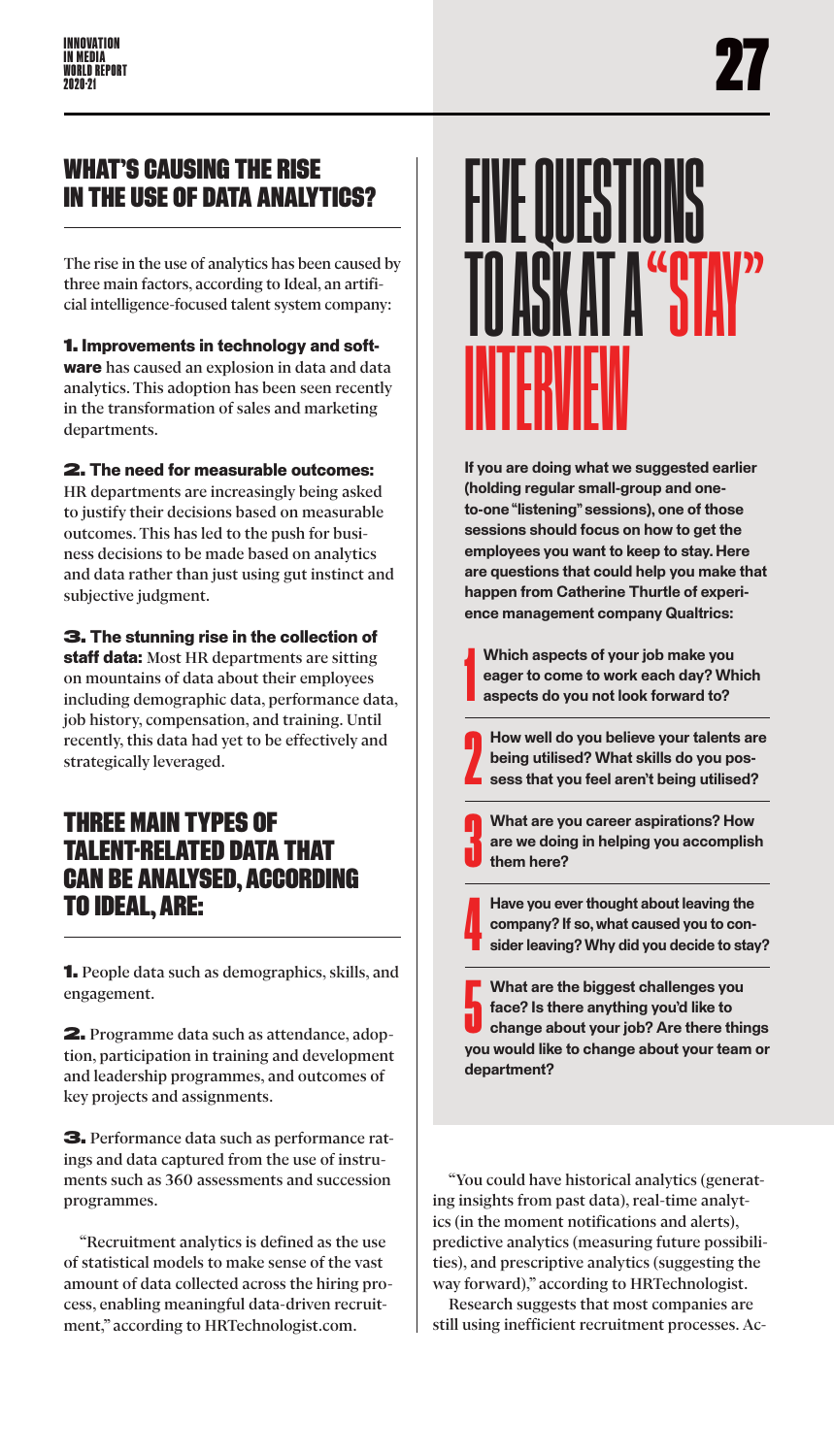cording to HRTechnologist, data analytics can:

- **Provide valuable insights on which talent sources are performing the best**, the effectiveness of internal versus external hiring, and any preventable costs incurred.
- **e** Redefine the candidate experience by pinpointing problem areas and high-performing touch-points along the way.
- **Refine your talent acquisition and recruitment strategy** to the point where each recruitment effort is productive and optimised for measurable results.

Research featured in The Harvard Business Review found that using an algorithm increases the ability of recruiters to find the best qualified candidates by more than 50%.

The benefits of human analytics to recruitment include:

- $\bullet$  Reducing time-to-hire by replacing manual processes
- $\bullet$  Increasing quality of hire by avoiding unconscious biases early in the hiring process
- Collecting recruiting and hiring data that can be correlated with business outcomes such as increased revenue

"Of course, the final hiring decision will always come down to a human, but data and analytics can save a lot of time by narrowing the field down from maybe hundreds of candidates to the most suitable 10 or 20," wrote business author Bernard Marr on Forbes.com. "This automation of certain processes frees up the HR team to focus on other activities."

Analytics have also shown downstream benefits in HR:

- $\bullet$  Attrition rates decreased by 35%
- Performance increased by 20%
- $\bullet$  Revenue per employee improved by  $4\%$

It would not be surprising to know that some HR departments resist using data-based recruiting methods for fear of having their expertise

### OU STILL<br>IIMAN RFI HUMAN BEINGS TO CARFFII **ANALYSE THE DAT**

questioned.

And there are concerns about the fast-growing field.

"A problem with machine learning approaches is that few employers collect the large volumes of data — number of hires, performance appraisals, and so on — that the algorithms require to make accurate predictions," wrote Wharton School Professor Cappelli. "Although vendors can theoretically overcome that hurdle by aggregating data from many employers, they don't really know whether individual company contexts are so distinct that predictions based on data from the many are inaccurate for the one.

"Another issue is that all analytic approaches to picking candidates are backward looking, in the sense that they are based on outcomes that have already happened," he wrote. "As Amazon learned, the past may be very different from the future you seek. It discovered that the hiring algorithm it had been working on since 2014 gave lower scores to women because historically the best performers in the company had disproportionately been men. So the algorithm looked for people just like them. Unable to fix that problem, the company stopped using the algorithm in 2017. Nonetheless, many other companies are pressing ahead."

Even if you use human analytics (and make accommodations for the above-cited weaknesses), you still need human beings to exercise their judgment and expertise to carefully analyse the data, to put it in the context of the company and the particular job, and then to decide how to use the data. Human critical thought and analysis cannot be replaced by algorithms, just enhanced by them.

Remember when we talked about crafting your mission and culture statements to make your company appealing to potential recruits. Data can help there, too.

In creating your mission and culture statements, you want to answer the questions:

- $\bullet$  What do you want your company to stand for?
- $\bullet$  How do you want employees to feel about working for the company?
- $\bullet$  What makes you different from other employers?

Once you have your vision, you can use data and analytics to determine if your brand image actually matches the reality of the experience of working at your company.

"You can, for example, conduct sentiment analysis on interview and survey responses and social media posts to establish how success-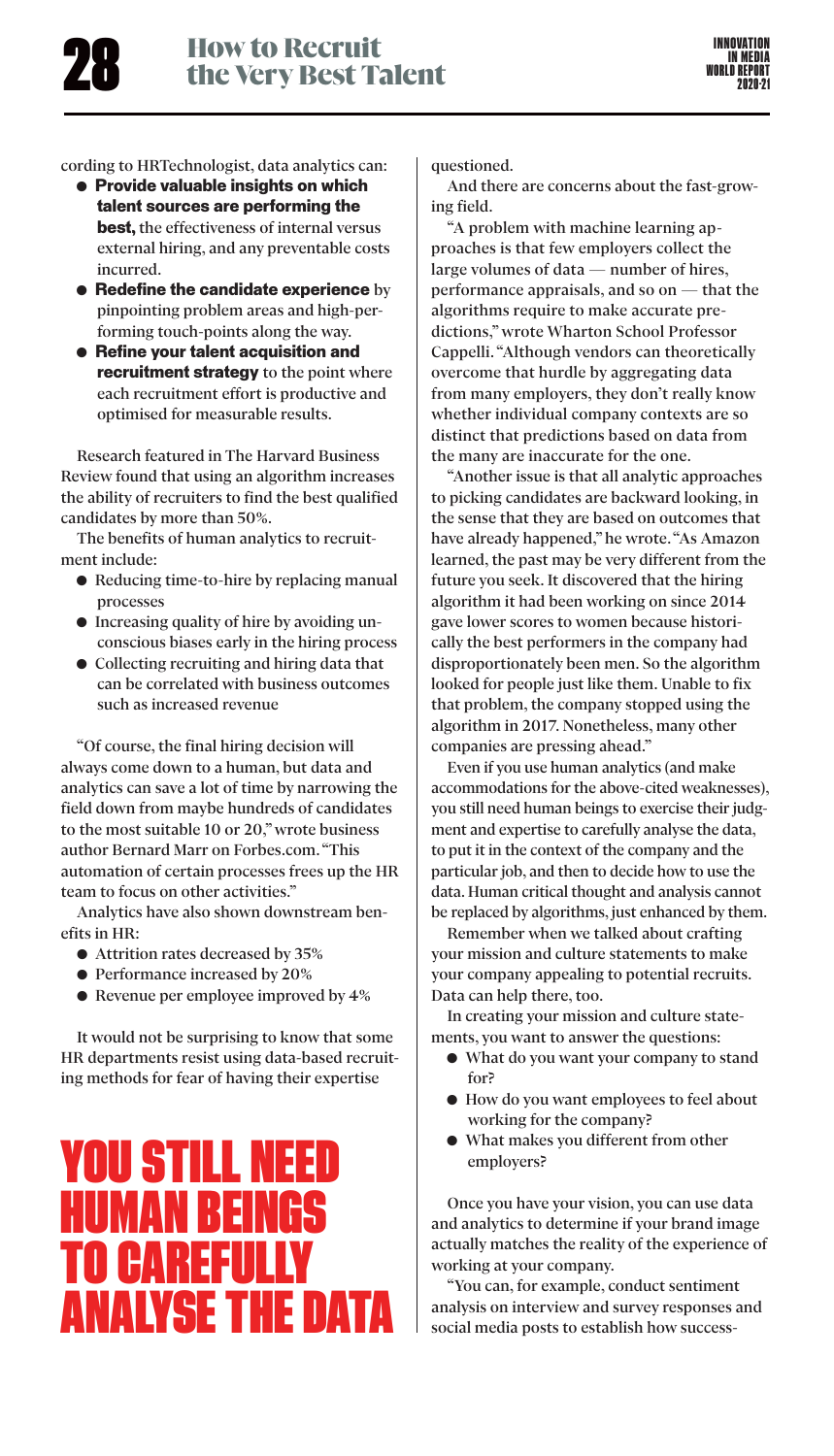# F GIOBSBEN I ANII FI EMPLOYEES RATE YOU

**These employer review sites are both a curse and a blessing.** 

**They are a curse because you don't have any control over the content, and because disgruntled employees or former employees can publicly air their grievances, whether they are legitimate or not.**

**They are a blessing because if you run a truly employee-focused business, your employees will reward you with great ratings, which then serve to attract potential new hires (these sites are one of the first places people go to when they are researching a company to work for or when a company approaches them about a job). You should subscribe to many or all of these services so you will get notifications whenever a review is posted. With quick notification, you can respond to both good and bad reviews. Look at these sites as one way of monitoring your performance as a good employer (analysis from FairyGodBoss.com, a women's career site):**

#### GLASSDOOR

**1 The best-known website for employee reviews. A huge number of contributors who rate their CEOs, provide open-ended reviews, list pros and cons, and leave advice for management.**

#### INDEED

**2**<br>**Best**<br>**posti**<br>**compared cons. Best known for aggregating millions of job postings but it also provides job reviews, company ranking (a 5-star scale), and pros** 

**13 YAULT**<br>
Famous for its industry rankings based on<br>
employee survey answers. Offers access to<br>
premium research in exchange for em-<br>
ployee reviews with "uppers" and "downers" and VAULT **Famous for its industry rankings based on employee survey answers. Offers access to premium research in exchange for emcomments.**

#### **FAIRYGODBOSS**

**FAIRYGODBOSS**<br>Aggregates female employees' job satifaction. Also whether women think the<br>company treats men and women equal<br>and fairly, and would they recommend their **Aggregates female employees' job satisfaction. Also whether women think their company treats men and women equally employer to other women.**

#### **CAREERBLISS**

**SAF**<br>
Employ<br>
open-e<br>
compa<br>
setting, etc. **Employee reviews (a 5-star system), and open-ended commentary, scores for company culture, colleagues, working** 

ful your employer brand really is," wrote Marr. "Short, anonymous pulse surveys can tell you how likely employees are to recommend the company to others. Crucially, instead of taking the temperature once a year in a big staff survey, or asking the question in exit interviews, pulse surveys allow you to ask employees once a week, one a month or once a quarter to get a stronger sense of how they're feeling throughout the year."

For more help on understanding and using human analytic systems, see the sidebars on

"Ten human analytics systems" and "Criteria for choosing a human analytics system".

#### AFTER YOU MAKE OFFERS, SOLICIT FEEDBACK ON YOUR CANDIDATE'S EXPERIENCE

"Companies that understand the value of soliciting feedback about their candidate experience,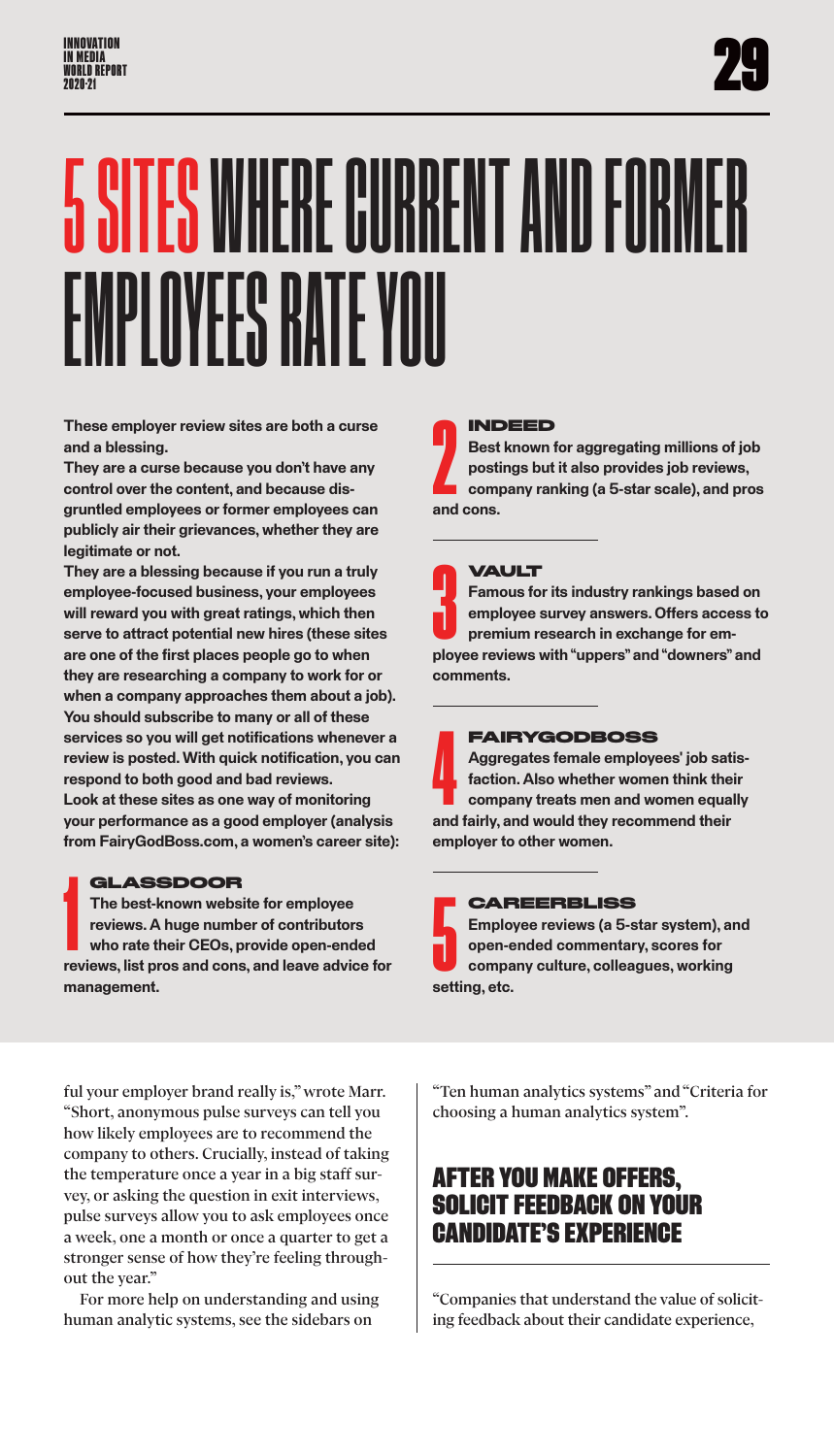

know how to quantify and measure it — and perhaps most importantly, to frame their strategy around those insights — will beat their competition in the war for talent," said KForce's Sachs.

"Using tools that produce valuable feedback enables organisations to identify areas of improvement throughout the candidate experience, allowing them to strategise a plan to become an employer of choice," she wrote.

#### MEASURE, MEASURE, MEASURE… AND ANALYSE

"Few employers know which channel produces the best candidates at the lowest cost because they don't track the outcomes," wrote Wharton's Cappelli. "Monitor recruiting channels and employees' performance to identify which sources produce the best results.

"It's impossible to get better at hiring if you can't tell whether the candidates you select become good employees," he wrote.

You must measure which hiring practices and platforms produce the best employees.

"Why is that not getting through to companies?" asked Cappelli. "Surveyed employers say the main reason they don't examine whether their practices lead to better hires is that measuring employee performance is difficult. Surely this is a prime example of making the perfect the enemy of the good. Some aspects of performance are not difficult to measure: Do employees quit? Are they absent? Virtually all employers conduct performance appraisals. If you don't trust them, try something simpler. Ask supervisors, 'Do you regret hiring this individual? Would you hire him again?'"

"Organisations that don't check to see how well their practices predict the quality of their hires are lacking in one of the most consequential aspects of modern business," he concluded.



It's a human capital double whammy.

In addition to the massive recruitment challenge, media companies are also facing an employee retention crisis.

More employees than ever before are voluntarily leaving their jobs. In the United States, for example, the most workers since 2001 —

3.58 million or 2.4% of the workforce — quit their jobs in July 2019, according to the Job Openings and Labor Turnover Survey. That's almost 115,484 a day. Or almost 4,812 an hour! In the U.S. alone.

What's going on? At least five forces are at work:

1. **A strong labour market.** In many countries, there are more skilled job openings than there are people with those skills.

2. **Poaching:** Census data shows, for example, that the majority of people who took a new job last year weren't searching for one: Somebody came and got them.

3. **Employee dissatisfaction:** Half of all employees feel like they only have jobs, not careers, and 32% of all employees plan to leave their jobs before the end of 2020, according to a recent CareerBuilder survey.

4. **Greater job mobility:** Related surveys report that 73% of employees are "thinking about another job" and that 43% were more likely to consider a new one than they had been a year earlier.

5. **Lack of loyalty:** Millennials are far less loyal to their employers than their parents were. In the U.S., the Bureau of Labor Statistics reported that workers now stay at each job, on average, for 4.4 years, but the average expected tenure of the youngest workers is about half that.

Why is retention so important?

"People often underestimate the cost of turnover: the more information- and interaction-intensive the job, the greater the threat to productivity when good people leave it, and the more time and money must be invested in searching and on-boarding," wrote McKinsey's Keller and Meaney. "And if competitors poach your talent, they get an insider's understanding of your strategies, operations, and culture.

"And the scarcer top talent becomes, the more companies that aren't on their game will find their best people cherry-picked by companies that are," they wrote.

In addition to the time and effort of hiring, Wharton Business School Professor Matthew Bidwell found that outside hires take three years to perform as well as internal hires in the same job, while internal hires take seven years to earn as much as outside hires are paid, wrote Professor Cappelli.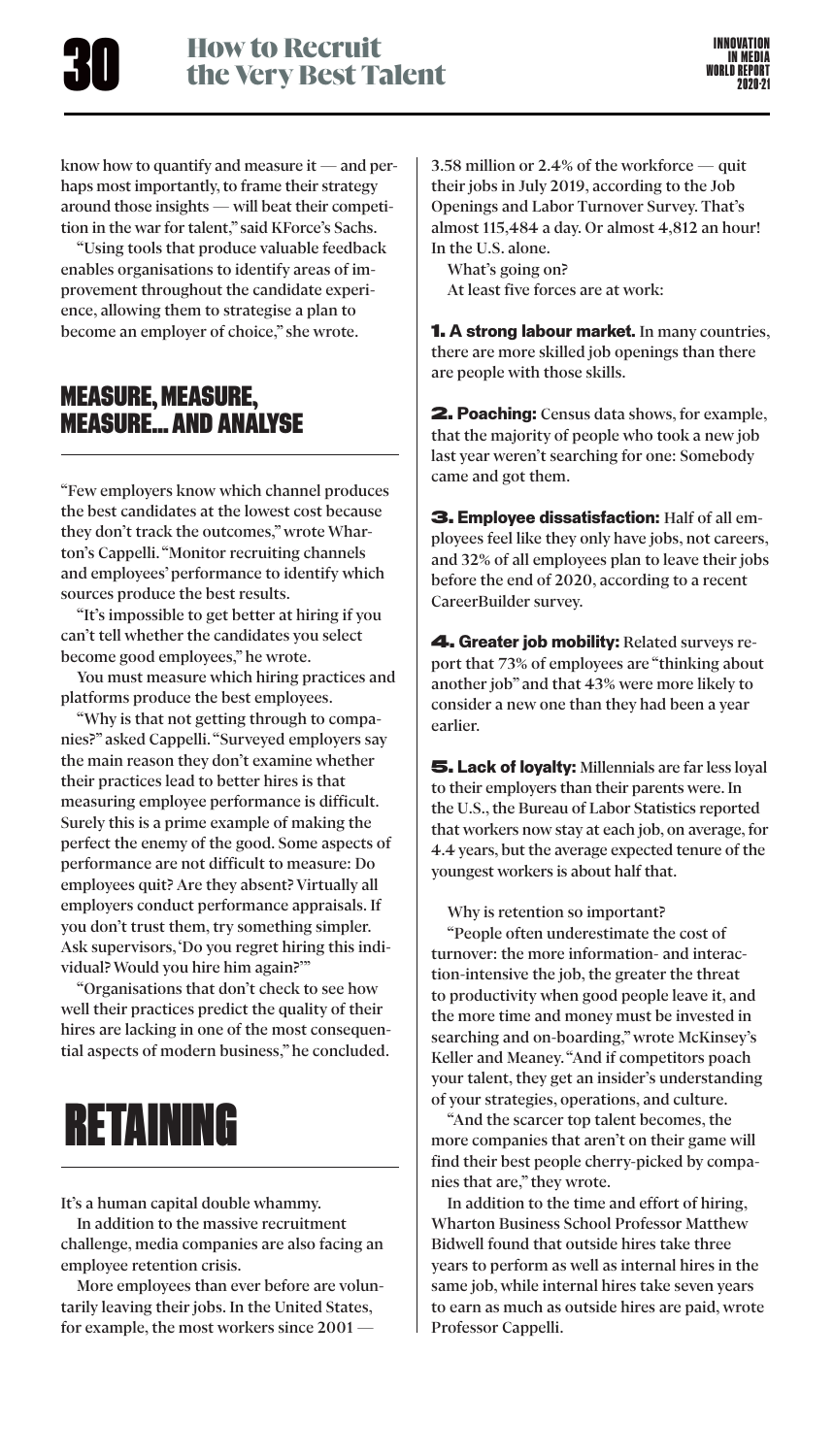### FEW EMPLOYERS "KNOW WHICH CHANNEL PRODUCES THE BEST CANDIDATES AT **THE LOWEST COST<br>BEGAUSE THEY** BECAUSE THEY DON'T TRACK THE **TCOMES."**

31 **INNOVATION** 

Peter Cappelli Wharton Business School